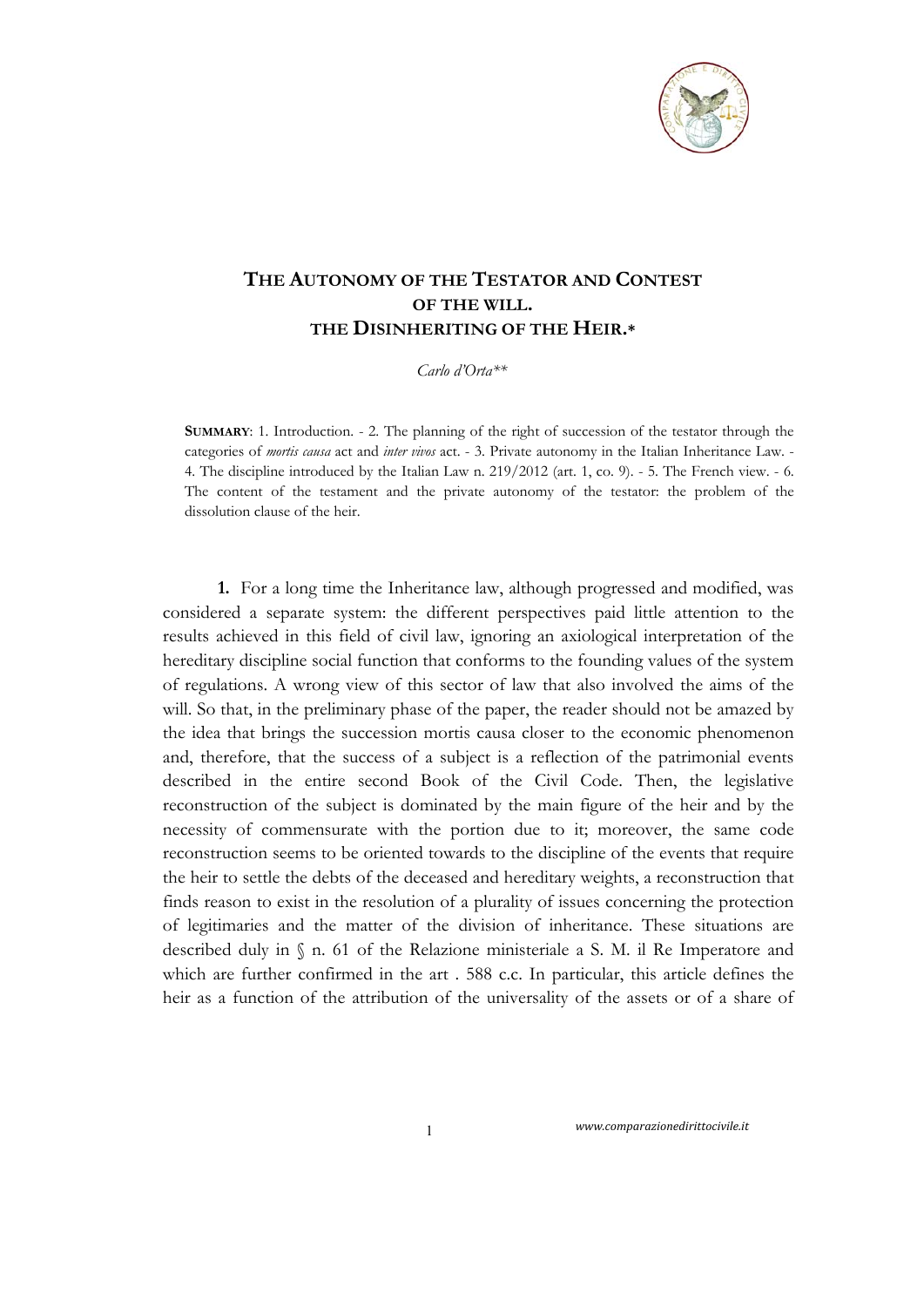

them, in addition to the discipline on the inheritance inherent.<sup>1</sup>.

However, according to some wise authors of Italian doctrine such a legal interpretation of the legislator's wishes seems to waver. In fact, if one intends to analyze the text of the Report on the work of the Parliamentary Committee, there may be some reluctance, even a feeling of dissent, on the part of a Commissioner who, in some passages, states that "*there is a testament in order and to ideal goods and material goods, in order, that is, to the transcendental property of all the productions of the pure self, of pure testament*". The position assumed by the doctrine makes certainties held so far considered dominant and has highlighted the considerable difficulties that the jurist finds in approaching the content of the testatment. It creates a groove with respect to the certainties of the past that seems to be acceptable given that the succession due to death and the testamentary card must not be exhausted exclusively in the regulation of certain legal situations of the testator. The effect of this programming would relegate to a marginal state the regulation of existential juridical situations concerning the testator and his heirs, which, according to some authors, operating in this way would be ousted from succession and subtracted from the competence of the testament.

1

<sup>\*</sup> This paper was inspired by the reflections proposed by the professor Vincenzo Barba and the professor Giovanni Perlingieri at the last Conference organized by the *Associazione Dottorati di Diritto Privato* (A.D.P.) at the University of Molise, entitled <*Autonomia negoziale e successione mortis causa*>. The statements of the speakers was fundamental for the understanding of the issue of private autonomy in the Inheritance law of. This is a particularly complex subject, because it is much debated by Italian doctrine in the various historical periods. In point of fact, the historical dimension of this discipline represents the starting point for the reflections proposed by this paper.

<sup>\*\*</sup> Carlo d'Orta, Assistant Professor at Link Campus University of Rome.

<sup>1</sup> E. BETTI, *Appunti di diritto civile*, 1928-1929, VII, Milano, 1929, pp. 369-383; P. PERLINGIERI, *Equilibrio normativo e principio di proporzionalità nei contratti*, in *Rass. dir. civ*., 2001, p. 337 ss. e in ID., *Il diritto dei contratti fra persona e mercato. Problemi del diritto civile*, Napoli, 2003, p. 448 s.; P. STANZIONE, *Persona fisica (diritto civile)*, in *Enc. giur. Treccani*, Roma, 1990, XXIII, 1 ss., ID., *Delle persone fisiche*, *sub art 1 c.c.*, in *Commentario al codice civile*, a cura di P. Cendon, Milano, 2009, p. 467 ss.; F. CASUCCI, *Il sistema giuridico «proporzionale» nel diritto privato comunitario*, Napoli, 2001, p. 378; R. LANZILLO, *La proporzione fra le prestazioni contrattuali*, Padova, 2003; G. RECINTO, *I patti di inesigibilità del credito*, Napoli, 2004, spec. p. 236 ss.; F. VOLPE, *La giustizia contrattuale tra autonomia e mercato*, Napoli, 2004, p. 183 ss.; N. CIPRIANI, *Patto commissorio e patto marciano. Proporzionalità e legittimità delle garanzie*, Napoli, 2000, p. 198 ss.; S. POLIDORI, *Principio di proporzionalità e disciplina dell'appalto*, in *Rass. dir. civ.*, 2004, p. 686; A. GENTILI, *Senso e consenso. Storia, teoria e tecnica dell'interpretazione dei contratti*, II. *Tecnica,* Torino, 2015, pg. 377. Lastly, G. PERLINGIERI*, Prefazione*, in G. Bonilini, *Autonomia testamentaria e legato. I legati così detti atipici* (1990), rist., Napoli, Edizioni Scientifiche Italiane, 2018; V. BARBA, *Contenuto del testamento e atti di ultima volontà*, Napoli, 2018, p. 1 ss.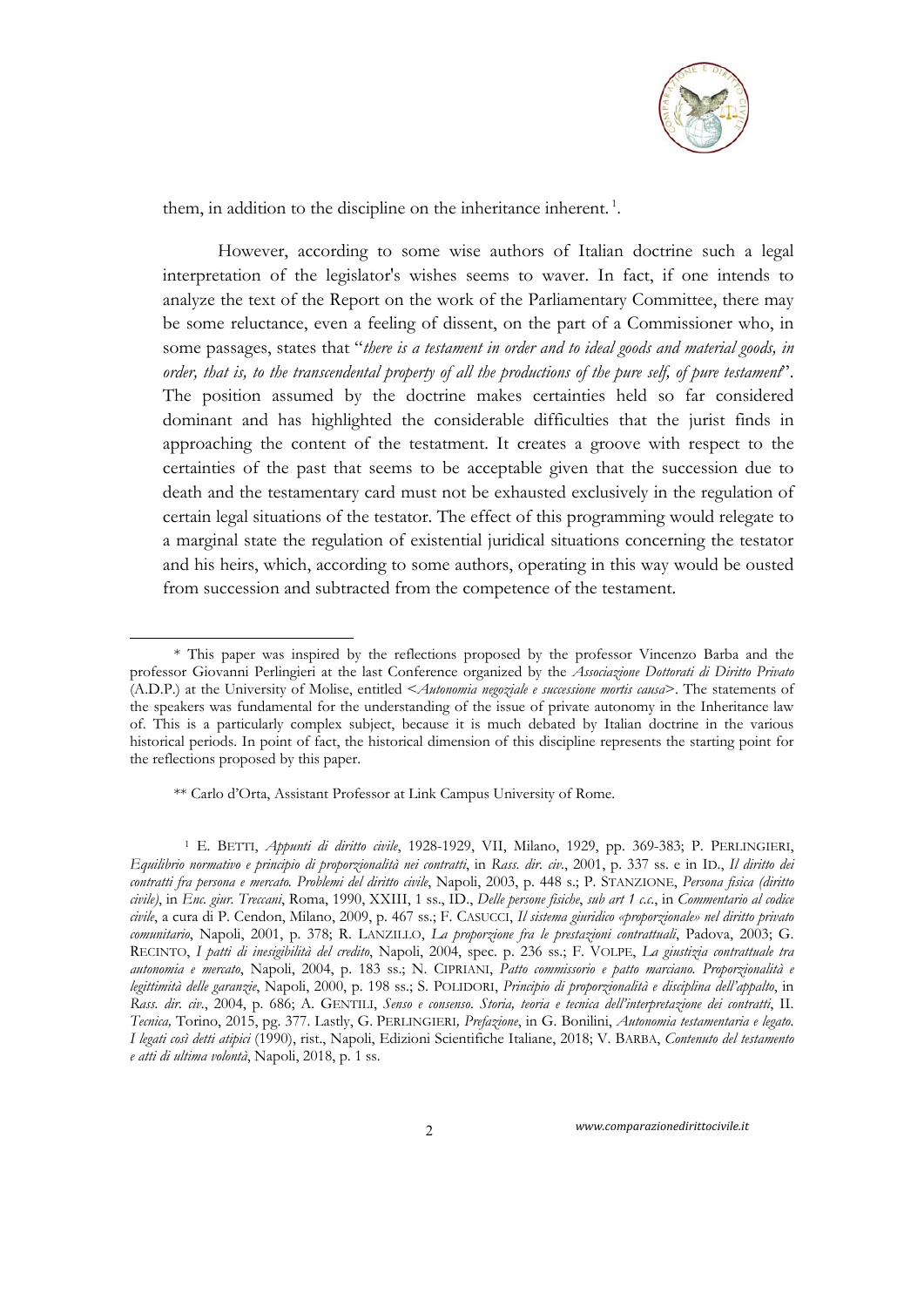

Then, this paper will attempt to analyze the theme reconstructed in the premise in an attempt to study according to a new approach the relationship between the regulation of existential situations, now an integral part of the will, and the concept of private autonomy recognized by the legislator to the testator, also called in technical way as testamentary autonomy. In fact, it is believed it is appropriate to make known the voice of the doctrine to better understand the bonds that generate this relationship, as well as the position of the legislator regarding the existential vicissitudes of the testator. Surely, Italian scholars of the testamentary has maintained that the preeminence of the patrimonial events of the de cuius is not only incapable of grasping the modern sense of the testament, but it is also unsuitable for responding to the needs that are felt by the person today.<sup>2</sup> For these reasons, to overcome the barriers that hamper the autonomy of the testator, it seems appropriate to start a process of reviewing the concept of succession and the road to be drawn can not be separated from two factors: the phenomenon of de-capitalization of civil law<sup>3</sup> and the progressive importance that existential juridical situations have conquered in the Italian legal system. Their imposition in the Italian Legal System is due to the development of the social context in which we currently live and the progressive evolution of technical, technological and biomedical innovations concerning people. The arguments just mentioned are reflected in the text of the articles 2 and 3 of the Italian Constitution (or in the provisions that require the recognition of the inviolable rights of the person, the principles of solidarity and personalism); art. 2 of the TUE (a standard that specifies that the European Union is founded on the "values of respect for human dignity, freedom, democracy, equality, the rule of law and respect for human rights"); in the text of the Charter of Nice, which is recognized by art. 6 of the TUE the same legal value as the treaties; still, in the art. 4 of the Constitution, which imposes on all citizens the duty to contribute to the material and spiritual progress of society; moreover, the art. 41 of the Italian Constitution, according to which the freedom of individual economic initiative must not be disregarded, nor can it be carried out in contrast with social usefulness, or in a way of damaging security, freedom and human dignity; finally, in the articles 3 and 36 of the Italian Constitution.

3 *www.comparazionedirittocivile.it* 

-

<sup>2</sup> P. PERLINGIERI, *La personalità umana nell'ordinamento giuridico*, Napoli, 1972, p. 1 ss.; ID., *La persona e i suoi diritti. Problemi del diritto civile*, Napoli, 2005, p. 25. 3 C. DONISI, *Verso la «depatrimonializzazione» del diritto civil*e, in *Rass. dir. civ.*, 1980, p. 644 ss.; A. DE

CUPIS, *Sulla «depatrimonializzazione» del diritto privato*, in *Riv. dir. civ.*, 1982, II, p. 482 ss.; M. D'ORTA, *Saggio sulla «Heredis institutio». Problemi di origine*, Torino, 2006; P. PERLINGIERI, *«Depatrimonializzazione» e diritto civile*, cit., p. 1 ss.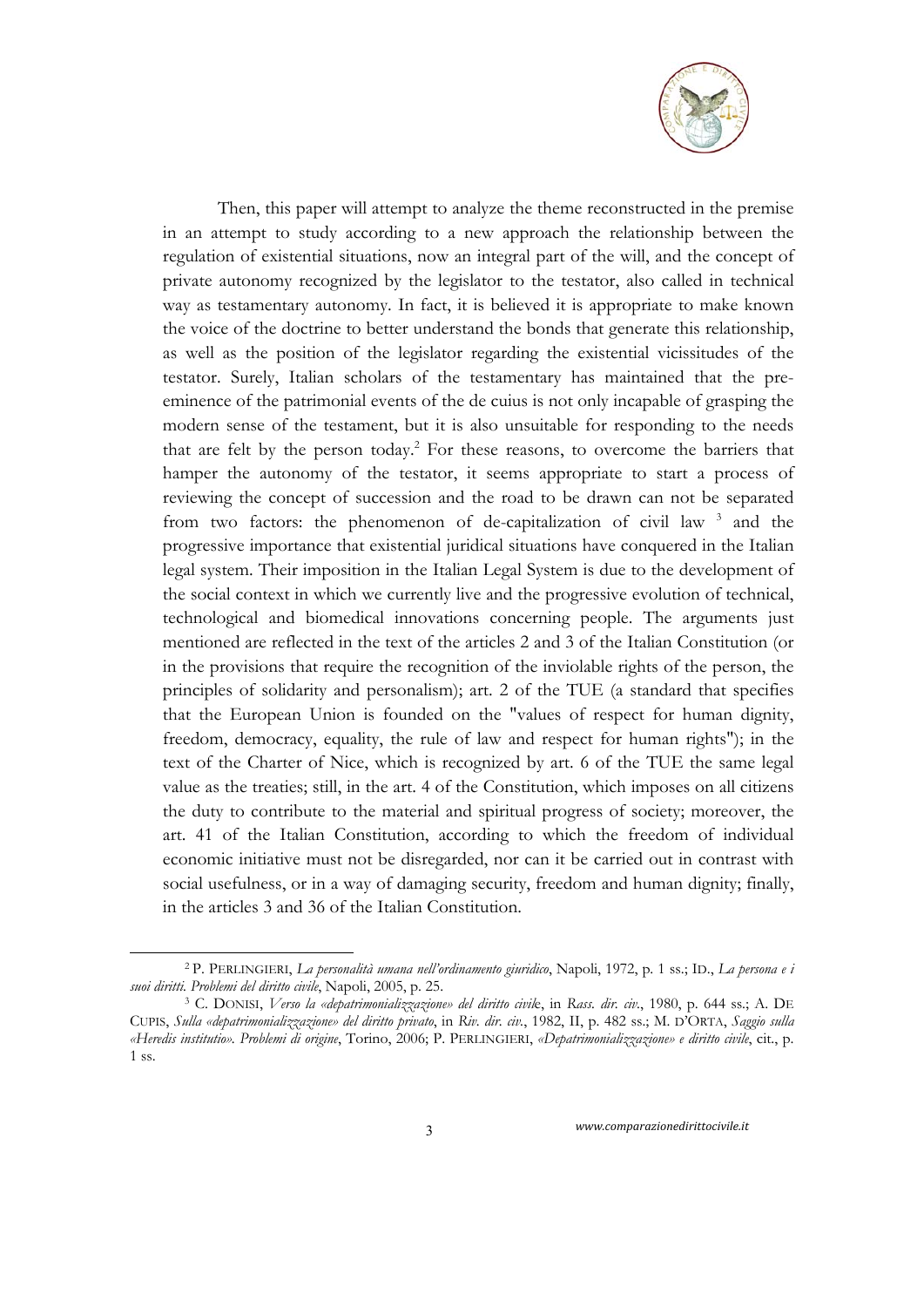

It is possible to identify an inversion of legislative tendency resulting from a simultaneous European cultural overturning that has also influenced the Italian Legal System and, in this case, the right of succession due to death. By now, the concept of "succeeding due to death is meant to describe the complex of events of juridical, existential and patrimonial relations<sup>4</sup>, and through the complement of the cause (death) to clarify that these events of juridical relationships are accomplished and realized as a function of death. of a subject. The events involved in the hereditary system concern not only the legal patrimonial relations, but also and, above all, the existential ones: decisions on their burial, on cremation, on funerals, on moral copyright law, on the fate of cards, portraits, images, photographs and family memories, on your account of access to the social network, on the account of access to the cloud, on the administration of the assets of the children, on guardians or administrators of support for their children, on their name, on their image, on biological samples<sup>5</sup>, that is decisions on the rights of the personality <sup>6</sup>, not only are they of primary importance, but also constitute contents of dispositions of last will, of which the practice is full. Therefore, the premises set up so far impose some reflections on the themes of the content of the will, now subject to continuous evolution with respect to the past, and the testamentary autonomy recognized to the de cuius in the Italian Legal System, also through concrete hypotheses, for example the emblematic theme of disinheritance of legitimaries.

**2.** The last thirty years of the history of inheritance law shows that the succession of the person is no longer, exclusively, entrusted to an act of last will but also to the act of negotiation between the living and, in particular, to the contract. In fact, we have come to believe that this instrument is not only able to guarantee the stability and certainty of legal relations, but also capable, by virtue of the principle of contractual autonomy, to offer the parties the freedom to determine their content, even

-

<sup>4</sup> V. BARBA, *I patti successorî e il divieto di disposizione della delazione. Tra storia e funzioni*, Napoli, 2015, p. 172 ss.; G. PERLINGIERI, *Garanzie «atipiche» e rapporti commerciali*, in *Rivista di diritto dell'impresa*, 1/2017, p. 21 ss.; and in *Liber amicorum per Bruno Troisi*, a cura di G. Perlingieri - C. Cicero, Napoli, ESI, 2017; as well as, G. PERLINGIERI, *La disposizione testamentaria di arbitrato. Riflessioni in tema di tipicità e atipicità nel testamento*, in *Rass. dir. civ.*, 2016, p. 511. In the opposite direction, E. BILOTTI, *Interesse della famiglia e interesse dell'impresa nella successione ereditaria*, in *Dir. succ. fam.*, 2016, p. 351 ss. 5 In this sense, the reflections of V. BARBA, *Campioni biologici e atti di ultima volontà*, in *Lo statuto etico-*

*giuridico dei campioni biologici umani*, a cura di D. FARACE, Roma, 2016, p. 225 ss. 6 Cfr., Cass., 27 maggio 1958, n. 1033.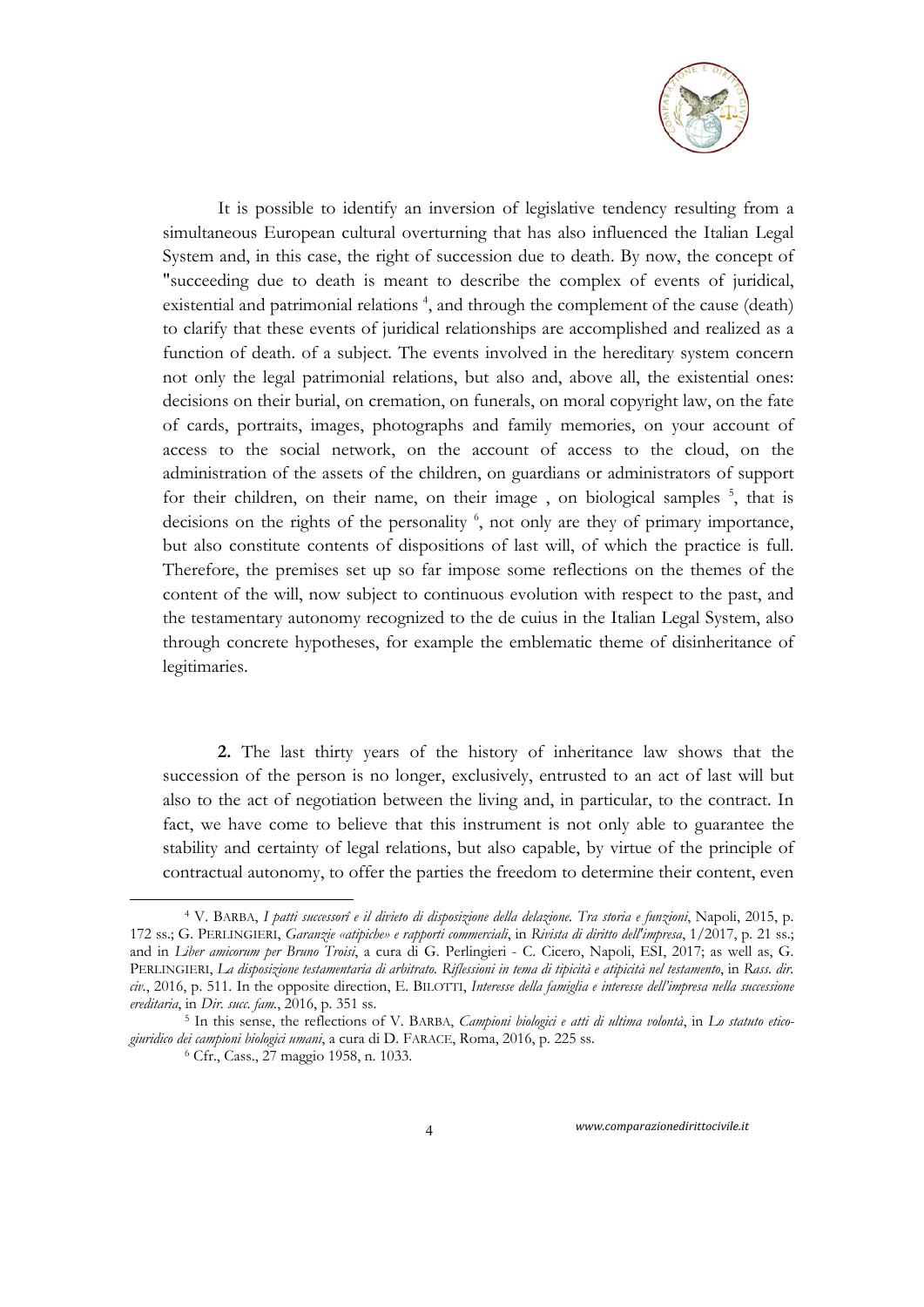

in limits imposed by the canon of protection merit required by law, introducing new schemes capable of satisfying the needs of the parties. As a result, it seems plausible to widen the meshes of the treatment and to consider not only the will and the acts of last will, but also the live acts to regulate the succession of the person. Naturally, the latter have created problems of systematic framing since their validity seems to be called into question by the regulation of the prohibition of succession agreements<sup>7</sup>, which indistinct speaks of the invalidity of the deed between the living which has successor profiles. An inadequate reading and unable to offer coherent answers to the needs that are at its origin  $8$ .

Therefore, in order to guarantee an evolution to private law, and to admit what has been supported so far, it is necessary that the study of acts of succession as a function of acceptance includes both acts of last will and acts between living persons. Regarding these two legal categories, it seems right to recall the scientific study of Professor Giorgio Giampiccolo, one of the principal interpreter of the Italian doctrine, who has traced the course for the study of succession material acutely countering the category of the act of last will, and not the mere *mortis causa* act, at the *inter vivos* act. 9

The recognition of this distinction is understood in the arrangement between the acts of last will of unilateral and unipersonal legal acts intended to produce effects

1

<sup>7</sup> P. RESCIGNO, *Consenso, accordo, convenzione, patto (la terminologia legislativa nella materia dei contratti)*, in

*Riv. dir. comm.*, 1988, I, p. 17 s. 8 U. SCARPELLI, *Dalla legge al codice, dal codice ai principî*, in *Riv. fil*., 1987, p. 3 ss., spec. pp. 10, 14. The Author in this scientific paper argues that important arguments that overcoming the crisis of codes and the law can be overcome by putting the principals in the forefront of legal experience.

<sup>&</sup>lt;sup>9</sup> See, V. BARBA, *I patti successorî* e il divieto di disporre della delazione, Napoli, 2015, p. 20 s. The Author supports that the category of legal institutions due to death does not only cover acts of last will, but also legal acts between living persons. In fact, it might be sufficient to think about the institutional succession contract. Rather, it must be observed that while the act of last will is always an act due to death, the inter vivos act can, invariably, be it or not, with the clarification that when it is due to death, it no longer has sense to repeat that it is also inter vivos, rather to clarify that it is not of last will. It could be argued, perhaps, about the extension of the meaning that, today, we want to give to the expression "because of death". According to the thesis of professor Giampiccolo, accepted by all the doctrine, and also incorporated in jurisprudence (Cass., n ° 1547/1966, in *Foro it.*, 1966, I, c.1513 ss.) Is the acts that regulates relationships or legal situations which, on the death of the settlor, come to be constituted in the original way, or to draw an autonomous qualification from them. On this point, however, one could also hypothesize that the category of the deed due to death has a wider extension, so as to include also the act that regulates relationships or legal situations that are constituted in the original way, or derive their autonomous qualification not only to the death of the settlor, but also to that of a third party. With the consequence that all the successor pacts and, therefore, also those devices and renunciation, we should consider acts among living, with mortis causa function.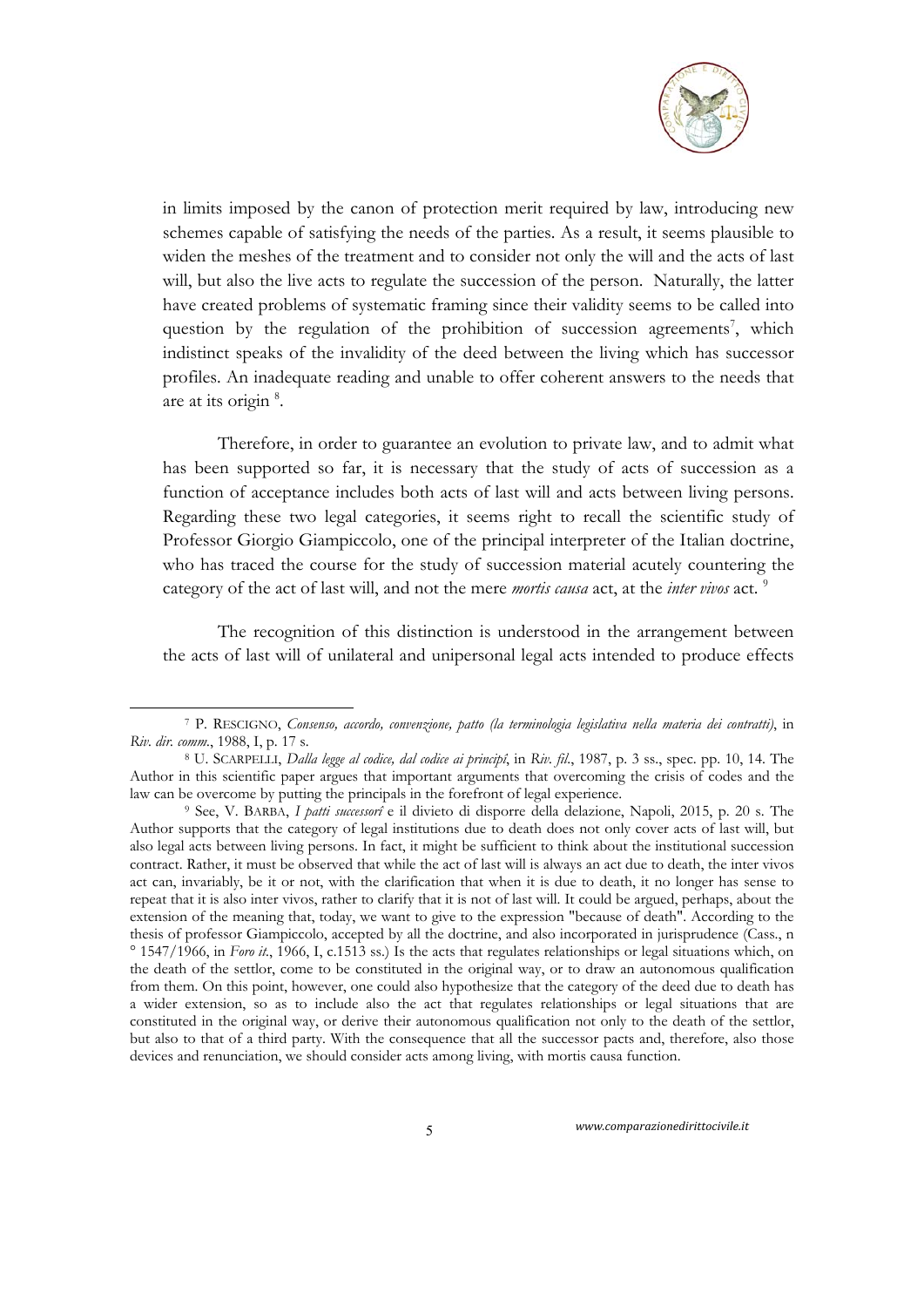

only after the death of their author  $10$ , without, before that time, producing any effect, even in the case to which they are known, or addressed to the same recipients. Again, acts that can always be freely revocable  $11$  and must be interpreted having exclusive regard to the volitional determination of their author and with respect to which they remain on the background of irrelevance volitions and determinations foreign to the author of the act 12. For them, lacking an organic discipline on interpretation, it was necessary to proceed to its difficult and not yet definitively accomplished reconstruction  $13$ , moving from the rules on the interpretation of the contract  $14$ . On the other way the inter vivos acts are contrasted: that category of unilateral or bilateral legal acts, which, by virtue of their immediate suitability to produce a juridical effect, become capable of generating a legally relevant entrustment to the recipient of the act or effect. This effect is found above all in the contract, the institution through which the parties are located on the same floor and in an opposing position. These are legal instruments whose effectiveness must take into account the will of the other party or the intention of the recipient of the act or relationship.

Returning again to the reconstruction that the present paper intends to offer, in both circumstances, these are acts of last will and acts among living that are, therefore, united by reason of their succession function  $15$ , of their aptitude to create a story of legal relationship , be it existential or patrimonial, which detects as a function of the subject's death; that in the death of the subject he finds, not merely a mere occasion for the production of the effect, but an objective-functional foundation, so as to prevent the possibility of configuring the story of the juridical relationship outside or beyond the death of the subject.

-

<sup>10</sup> M.V. DE GIORGI, *Patti successori, compatibilità della legge straniera con l'ordine pubblico e tutela dei legittimari*,

in *Libertà di disporre e pianificazione ereditaria*, cit., p. 418.<br><sup>11</sup> G. D'AMICO, *Revocazione delle disposizioni testamentarie e disciplina applicabile*, in *Libertà di disporre e*<br>*pianificazione ereditaria*, cit., p.

*pianificazione ereditaria*, cit., p. 69 ss. 12 G. GIAMPICCOLO, *Il contenuto atipico*, cit., p. 114, «*l'atto di ultima volontà è la più solitaria fra tutte le manifestazioni non recettizie; quella che meno comporta un qualsiasi movimento verso l'esterno: perché, se è vero che il diritto è*  relatio ad homines *e che ogni atto presuppone la* destinazione ad alterum*, l'atto di ultima volontà, in quanto destinato essenzialmente ai posteri, non richiede altre attività del dichiarante, perché sia compiuto, se non il segnare in forma idonea, a*  memoria di quelli che verranno, la propria volontà»<br><sup>13</sup> See, P. RESCIGNO, Interpretazione del testamento, Napoli, 1952, p. 1 ss.<br><sup>14</sup> A. GENTILI, *Senso e consenso. Storia, teoria e tecnica dell'interpretazione dei contra* 

*pianificazione ereditaria*, p. 117 s.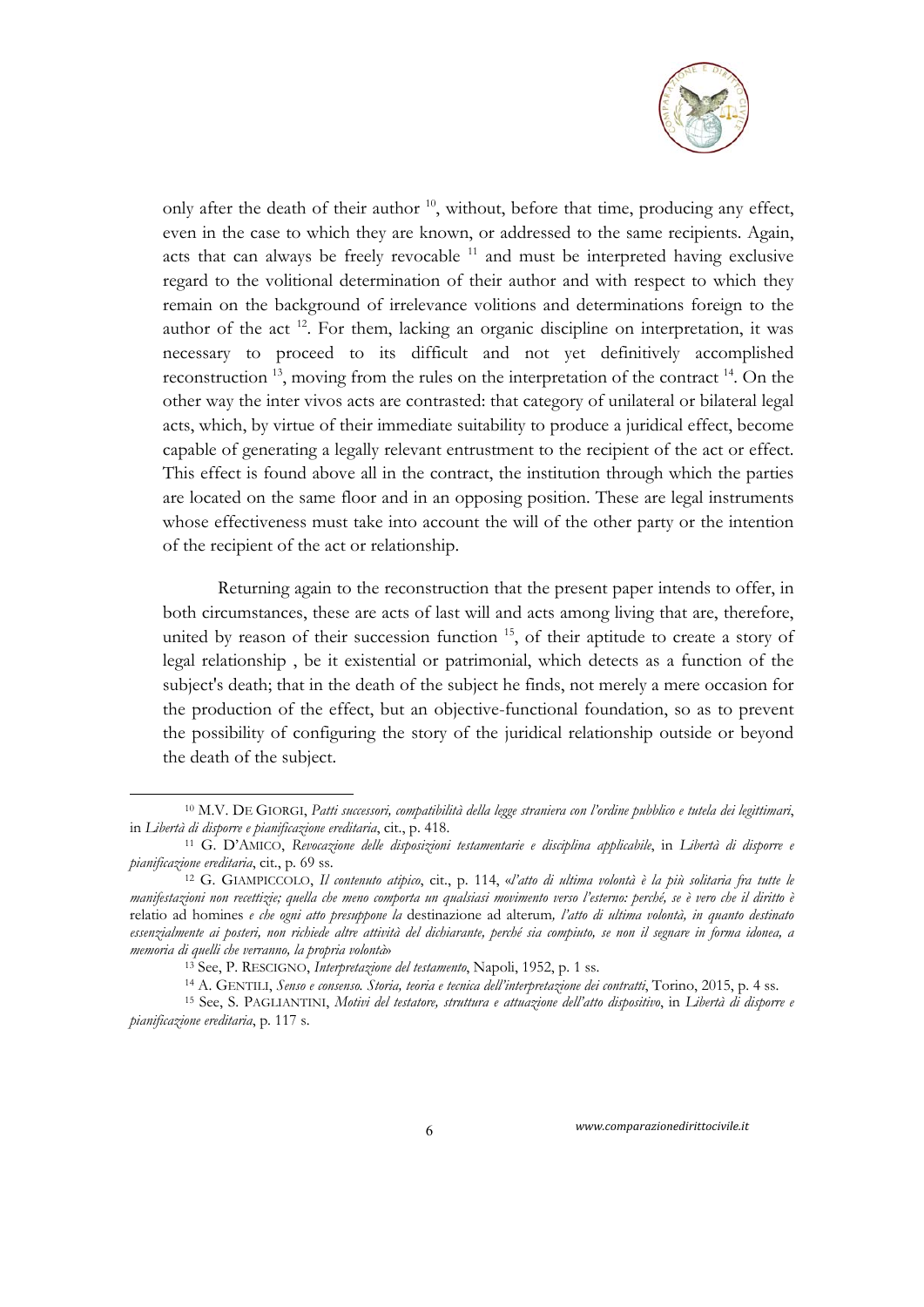

As just stated, given that the deeds of disposition capable of carrying out a hereditary planning are both acts of last will and acts among living, we intend to consider the first category more in an attempt to verify which contents can be accepted in the will and if can give an autonomous space to the act of last will, different from the will. On the other hand, deny this reconstruction if in the Italian Legal System the will is the only act of last will that exhausts the category of acts of last will itself.

**3.** With the term autonomy private negotiation refers to the power of individuals to self-regulate their interests, through the choice of a typical or atypical negotiation scheme, through the determination of the content of this scheme and through the choice of the counterpart (in hypothesis of bilateral act). This is a power destined to an eternal tension with the legislative will, which tends to control the modes of extrinsecation of the same, in order to ensure the constant pursuit of the interests of the community; from this emerges a legislative work of containment that assumes greater or less intensity according to the historical period that is taken into consideration and the relative forms of sovereignty.

In particular, the negotiating autonomy presented a rather reduced operating spectrum in Roman times, when, in a rudimentary economy and integrally focused on real rights, the state tended to limit the privatistic creation of limits that could jeopardize the free circulation of these rights. The trend thus inaugurated faded in feudal times, and then acquired renewed vigor in the period of absolute monarchies and under the rule of the Napoleon Code. A first moment of authentic exaltation of the negotiating autonomy is connected to the subsequent Industrial Revolution and to the affirmation of economic liberalism, which is followed by the diffusion of a subjective conception of the store, considered productive only and exclusively of the effects attributable to the will of the parties. However, the advent of the fascist regime and the entry into force of the civil code of 1942 overturn this perspective, given that the negotiating autonomy is caged through the screening of merit according to art. 1322, § 2, c.c. In such a context, the Legal System recognizes the productivity of legal effects only to the acts that realizes interests in line with those pursued by the State.

The entry into force of the constitutional text does not eliminate this screening of merit, which however takes on a different function. In detail, it is no longer conceived from an authoritarian point of view, as an expression of the state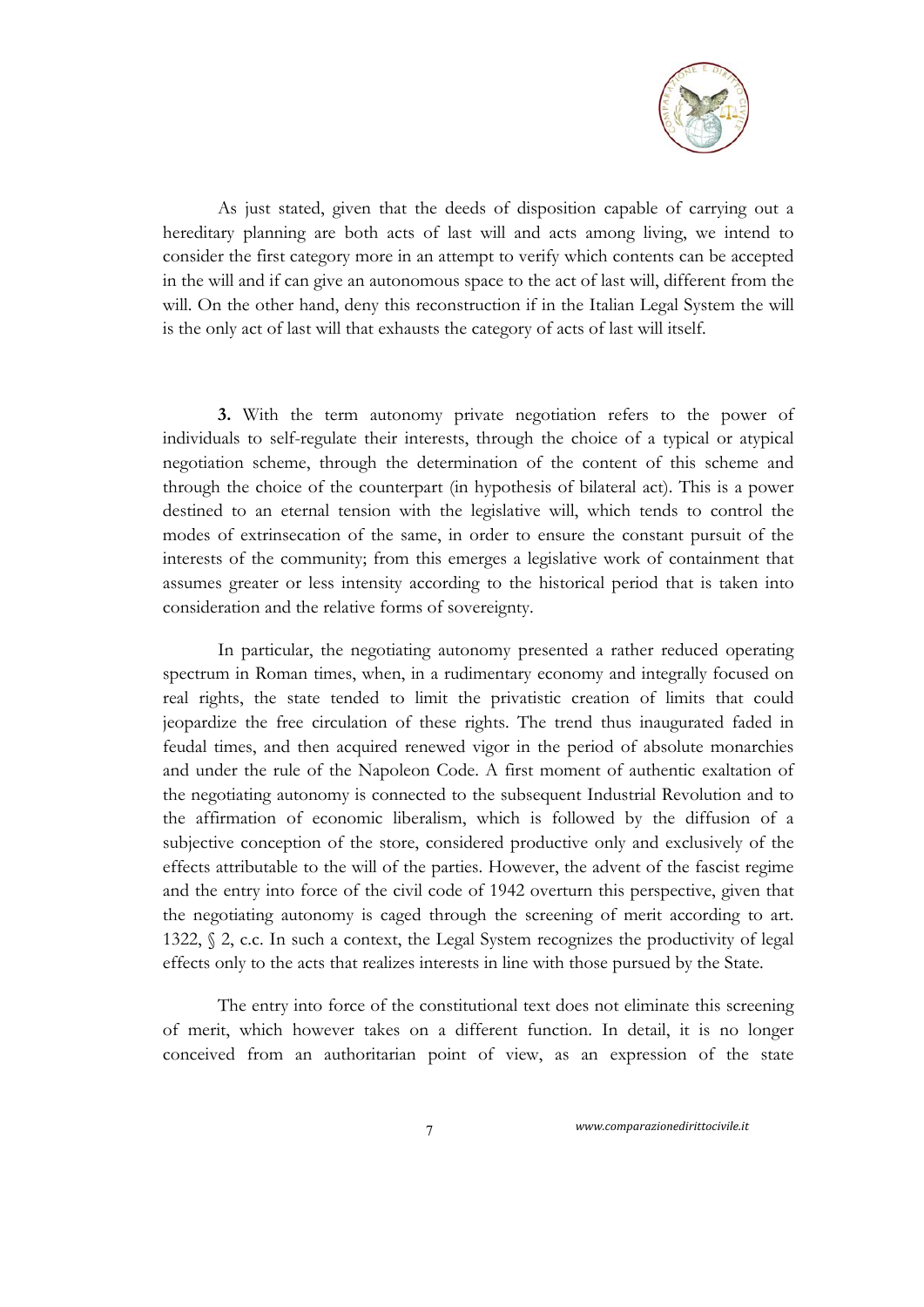

intervention on the economy, but in a solidarity and social perspective, so that only that store that pursues interests that conform to the fundamental values of our system must be considered productive effects.

Nevertheless, it should be emphasized that, over the last few years, the parties have been given renewed autonomy, autonomy that jurisprudence tends to free from the codicistic schemes in guaranteeing the fulfillment of emerging needs in the modern market economy, including supranational dimension. What emblematic attestation of this process can be referred to the 2006 ruling, with which the Italian Court of Cassation has consecrated the concrete conception of the negotiating cause, hitherto relegated to the reconstructions of the most felt doctrine. With this epochal intervention, the jurisprudence definitively undercut the investigation concerning the causal justification of the acts from the schemes prepared by the legislator, admitting the usability, by the parties, of any typical or atypical negotiation tool, but always in pursuit of objectives conform to the ordinance values.

Moreover, this extension of the self-regulatory powers of the parties finds expression in numerous further jurisprudential interventions, which have led to affirming the admissibility of act that were in friction with the traditional code-making schemes, such as the assessment acts, the regulatory contract, the trust internal, the autonomous guarantee contract. And it is precisely with reference to this last type of negotiation that the last stage of expansion of private autonomy has been reached. Indeed, with a ruling in the United Sections of 2010, relating, in fact, to the autonomous guarantee contract, the Italian Court of Cassation affirmed that negotiating autonomy finds its foundation in the Constitutional Charter, and, in particular, in Articles. 3 and 41, configuring itself as an ineliminable expression of the personality of the individual and of the freedom of private economic initiative. It follows that this autonomy, at present, is susceptible of legislative limitations only where the same pursue values of equal constitutional rank. However, within a framework outlined above, the negotiating autonomy reaches its maximum expansion in the contract sector, but suffers a considerable compression in sectors strongly permeated by superindividual interests, such as family law and real rights, to stop completely in the field of successions which, according to what is effectively affirmed, represent "*the Middle Ages of negotiating autonomy*".

It is an affirmation that according to the arguments so far supported, it is now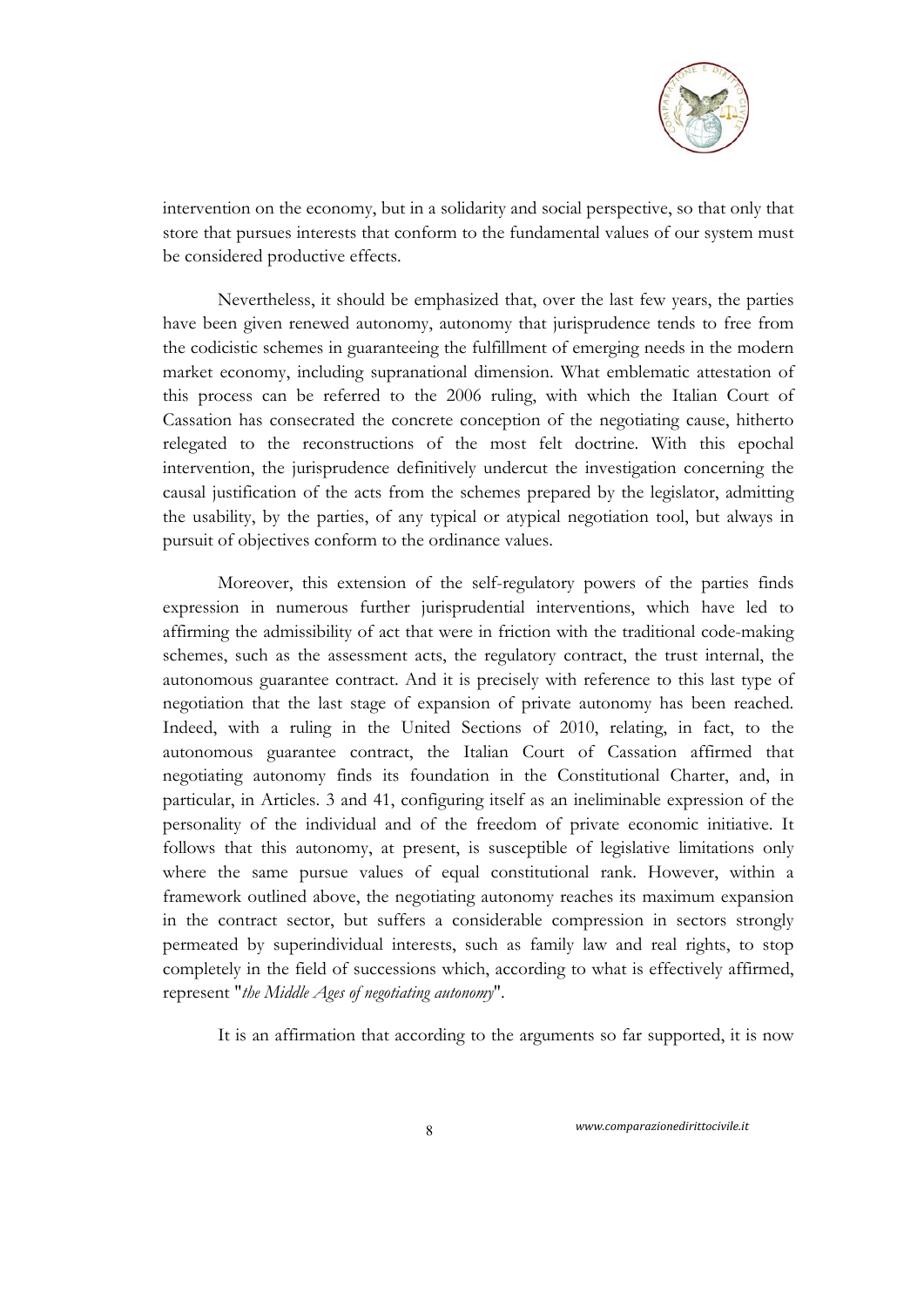

possible to overcome that, however, it returns for some situations that will be the object of the present discussion.

Nevertheless, as regards family law, it may be observed that the need to safeguard the legal position of the weaker spouse and children, without, at the same time, overly frustrate individual economic initiative, leads the legislator to outline a regime that is only partially derogable, which finds application in the physiological phase of marriage, and to regulate particularly penetrating judicial controls both in relation to the physiological phase and to the pathological phase of the same. However, this sector has also been invested by the process described above, and it is emblematic, in this sense, to admit the side acts of separation, peacefully acquired by the Supreme Court with arguments that part of the case law attempts to extend to the phase of the divorce. As for the real rights sector, it may be noted that the same is governed by the principles of "*numerus clausus*" and typicality, aimed at avoiding the creation of new atypical real rights which, by burdening the property, could compromise the free circulation, compressing the same freedom of private initiative referred to in art. 41 of the Constitution and the "*funzione sociale*" referred to in the following art. 42.

Nonetheless, even the aforementioned principles (and especially that of typicality), can now be said to be weakened, as attested by the affirmation of some originally atypical figures, such as the sale of cubature, the destination acts, the timeshare, gemmate from the adaptation of the typical figures created by the legislator to the needs of the current economic context.

So, as mentioned above, the sector in which the negotiating autonomy continues to meet the greatest resistance remains the right succession, within which the legislator regulates in a particularly precise manner the methods of its explication, providing for a number of limitations. It is therefore necessary to analyze, for a correct understanding of the phenomenon, the superindividual reasons which invest the succession sector and which push the legislator to such a detailed discipline, correlating them to the appropriate limitation rules. However, it must first be pointed out that the legislator, with succession rules, guarantees the continuation of the personality of the *de cuius* after death, making sure that it is deliberately manifested in a solemn act such as the will, revocable and modifiable up to a moment before death itself, even with the assistance of a notary (articles 587 of the Civil Code). Therefore, the code excludes the possibility to dispose of its substances for the time following death through other types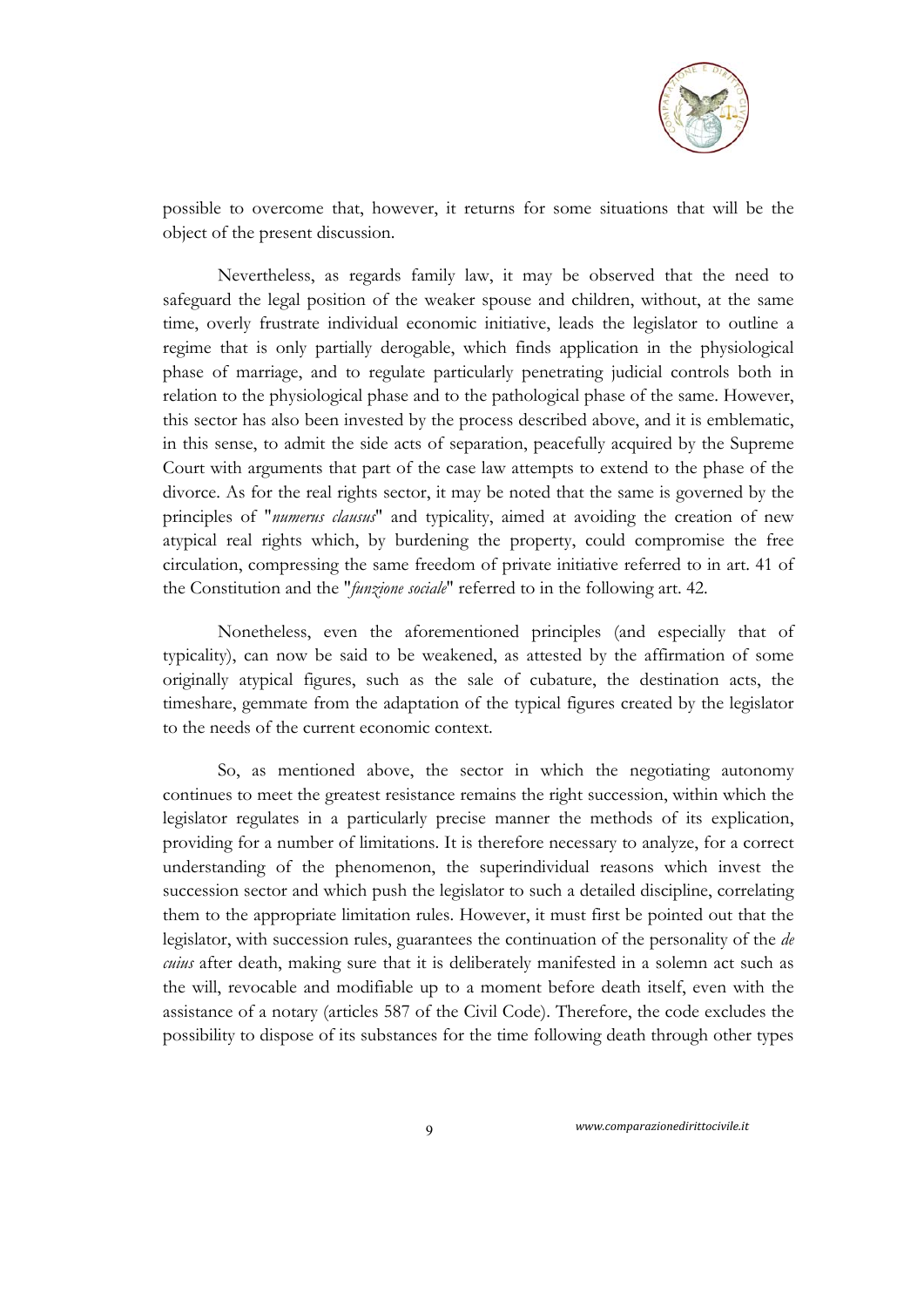

of negotiation, which do not offer the same guarantees of weight and which, by virtue of the possible bilaterality, can be changed only with the consent of the other contractor.

At the same time, the legislator is concerned to prevent the legal relations of assets belonging to the "*de cuius*" from remaining without a holder, since this could lead to the proliferation of hoarding phenomena that are contrary to public order and public security. Therefore, it elaborates an accurate code discipline applicable in the case in which the deceased has left no will, which identifies in a timely manner the subjects who take over the juridical positions previously belonging to the same, outlining the "*Successione legittima*" (articles 565 and following of the Civil Code). It is not lacking, however, to point out that legitimate succession and testamentary succession, from the point of view of the most recent jurisprudence, can well coexist with each other, in the hypothesis in which the "de cuius" has disposed only part of its patrimony through the institute of the bequest.

As a further superindividual need worthy of mention, reference must be made to the 'perpetuation of households', which the legislator assures through the discipline of the so-called. "*Successione Necessaria*" (articles 536 and following of the Civil Code), that is, by recognizing imperatively certain persons linked to the "*de cuius*" by intense family ties (spouse, children and possibly ascendants) a predetermined portion of their assets.

Furthermore, reference can be made to the need to guarantee the satisfaction of creditors, which could be compromised by the confusion of the estate of the deceased with that of the heirs, so that many instruments of protection are attributed to them, such as, for example, the possibility of continuation of liquidation, by the art. 509 of the Civil Code, or to request the appointment of the trustee for the inheritance inherent, provided for by art. 528 c.c.

Finally, we can not fail to point out the need to avoid phenomena of capturing the will that are conflicting with current morals, as well as the proliferation of devices concerning future assets, put in place by inexperienced and poorly prudent subjects, a need protected by the prohibition of succession agreements pursuant to art. 458 c.c. However, this requirement must now come to terms with the simultaneous need to allow the continuation of entrepreneurial activities, functional to the overall development of the economic system, ensured by the legislator with the discipline of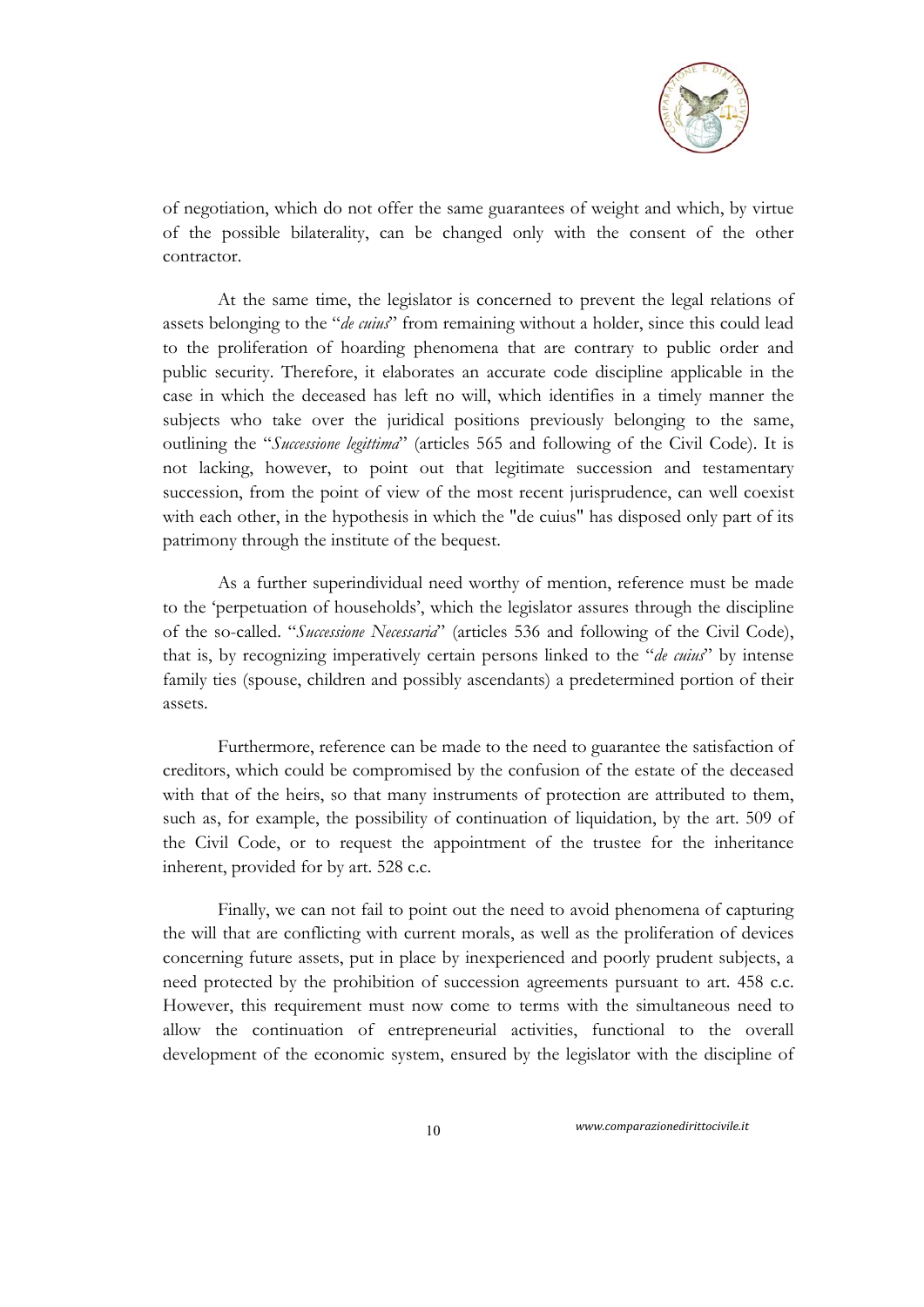

the "*patto di famiglia*" (articles 768-*bis* of the Civil Code), introduced with the Law n. 55/2006, and considered by many to be a real exception to the prohibition of successors agreements.

However, it should be noted that the negotiating autonomy of the *de cuius* and of the other subjects involved in the phenomenon under examination, although strongly compressed in the phase prior to the opening of the succession, re-expires in the phase following the opening itself, finding expression in the discipline of the division of inheritance, referred to in Articles 713 c.c.

Generally speaking, it can not fail to point out that, in recent times, the right of succession has also been invested by the *vis expansiva* of the negotiating autonomy, which has given greater importance to the called. "*atypical discipline of the testament*".<sup>16</sup> In particular, we wondered about the operational scope of art. 587 c.c. (§ 2), which allows the inclusion of non-equity provisions within the will. A previous theoretical approach considered this provision referable only to the assumptions required by the legislator, such as for example the recognition of the natural child, as for the art. 254 of the Civil Code, or the appointment of the guardian, as the art. 348 c.c.

However, the need to guarantee maximum expansion, within the imperative ordering limits, to the autonomy of the *de cuius*, to allow an effective continuation of his personality, led the most recent jurisprudence to consider the provision in question also applicable to hypotheses not provided for by the legislator. It follows the possibility, for the *de cuius*, to include in the will also provisions without legal basis, such as those related to the sepulcher or the treatment of his body, just to want to make examples. But the instrument through which the autonomy of the testator is most expressed is undoubtedly the bequest, waiting for the possibility of the same to avail itself of the typical figures provided by the articles. 651 ss. c.c., or alternatively, to confer to the bequest an atypical content, while always respecting the mandatory rules, public order and morality, as well as, according to some, the merit of which in art. 1322 c.c. (§ 2). In this order of ideas, the bequest is configured as a formidable negotiating tool available to the testator, by means of which he can alternatively obligate the honorable person to complete, in favor of the honorable, a material behavior, a unilateral act or a bilateral act. Indeed, the most recent jurisprudence, placing itself along this line of interpretation, admits the figure of the "*legato di posizione contrattuale*", a particular

-

<sup>16</sup> See, V. BARBA, *Contenuto del testamento e atti di ultima volontà*, Napoli, 2018, p. 55 ss.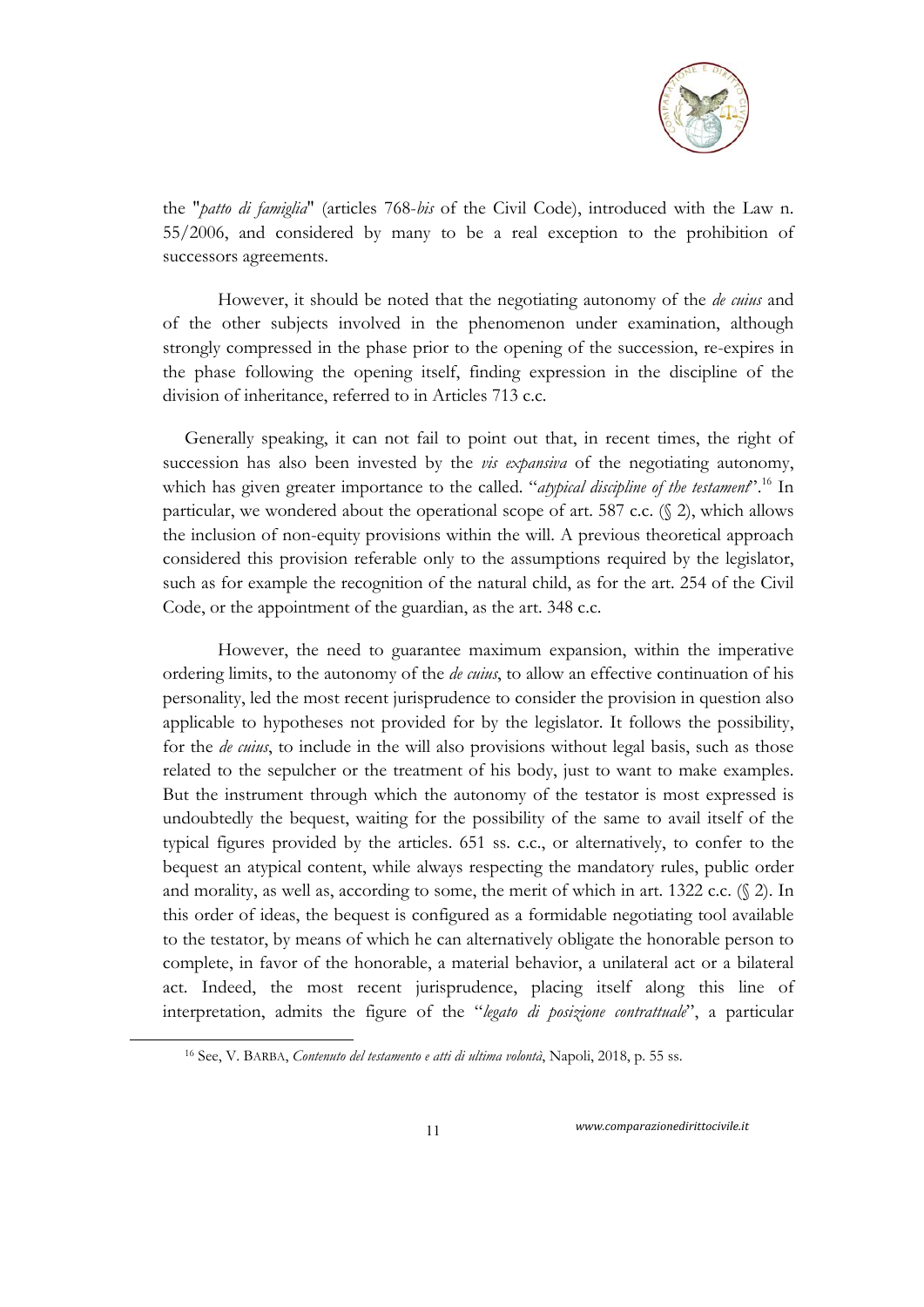

bequest with which the *de cuius* directly determines the birth of a contractual relationship that binds the honored and the honored.

Moreover, through the "*legitimate substitute*", the possibility exists for the testator to implement a limited exception to the principles of the necessary succession, placing the rightful owner before the choice to accept the bequest and renounce the legitimate, or, only alternatively, reject it and act in reduction for the reintegration of the same.

The overwhelming penetration of the autonomy of negotiation in the narrow meshes of succession law has led part of the doctrine and jurisprudence to question the orderly solidity of the prohibition of succession agreements. As previously mentioned, the art. 458 c.c. prohibits any agreement other than the will with which you have the rights related to a succession not yet open. In detail, the succession agreements can be subdivided into three categories. The first is that of the pacts establishing themselves, ie those with which the *de cuius* commits itself with a third party to nominate him his heir, inadmissible as being capable of causing undue compression of his negotiating autonomy, as well as contrary to current morality (since times of the Romans). Then there are the categories of pact or surrender agreements, with which a person other than the *de cuius* has the rights that will derive from a future succession or renunciation of the same, also prohibited as a potential means of reckless agreements, placed in being from non-expert subjects. All this with the clarification that this prohibition also falls on mandatory acts with which the parties are bound to the subsequent stipulation of one of the above agreements. Given this, it is worth pointing out that part of the doctrine regards this institution as the result of an ancestral legacy, no longer compatible with the current enhancement of the personality of the *de cuius* and, consequently, of its negotiating autonomy. Moreover, this is clearly attested by the elimination of this prohibition in some of the most modern continental Legal Systems, such as the German one, and by the intense Community pressures in this regard.

**4.** In the following path must also be inserted the discipline introduced by the law no. 219/2012 (in particular, the art. 1, co. 9). The aforementioned provision has given rise to widespread interest because it introduced Article 448-*bis* into the system of the Civil Code, a rule that introduces the discipline of the cessation of the obligation to provide food for the forfeiture of the entitled person from the power over the children. Despite its main scope of application, this rule succeeds in innovating inheritance as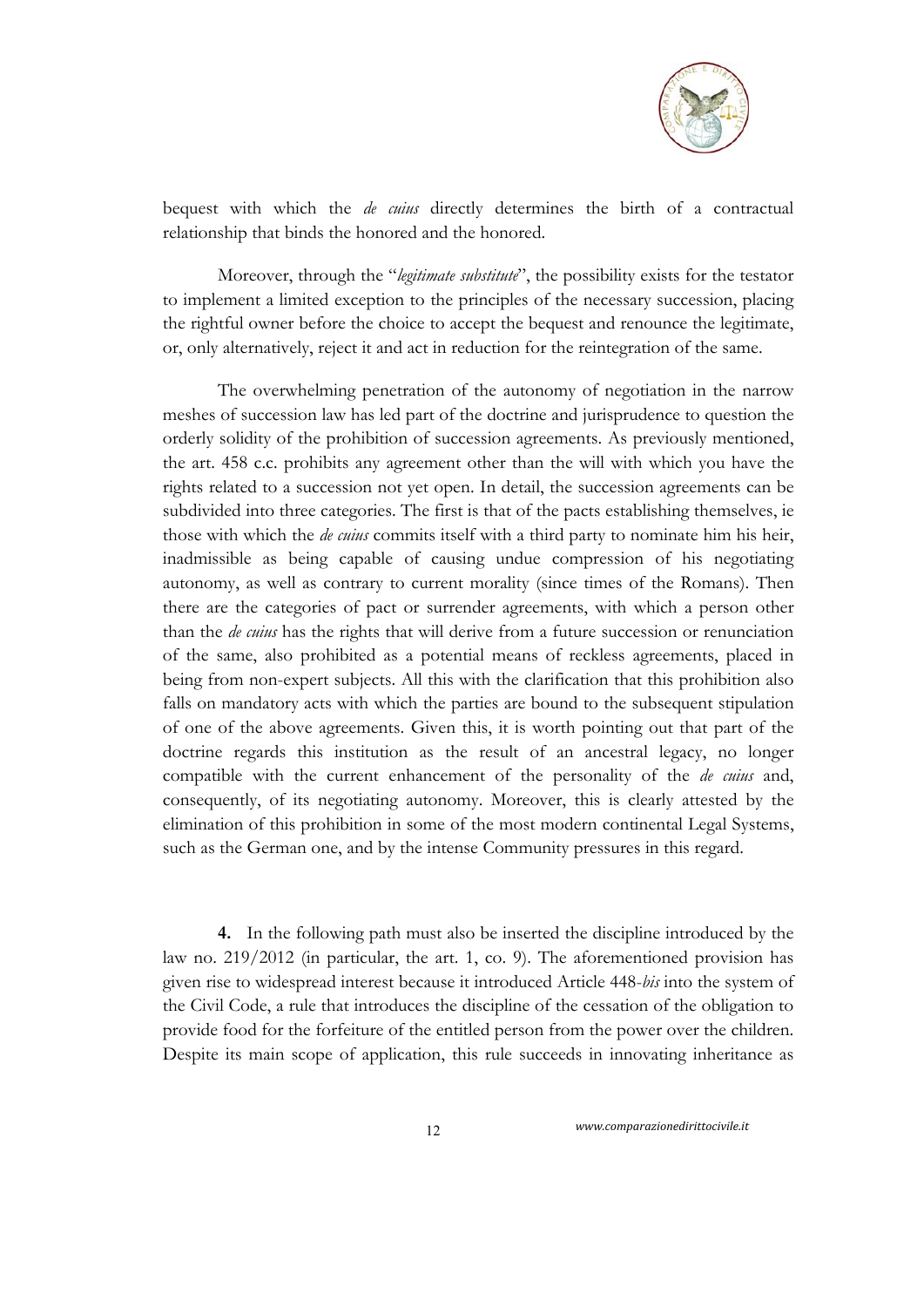

well, since it expressly provides for the possibility for the child, even adoptive, to exclude from the succession the parent who has held against him a particularly serious conduct, such, precisely, to justify the forfeiture of power. On this aspect, the provision specifies that the sanction is valid in relation to the facts, which go beyond the cases of unworthiness provided for in Art. 463 of the Civil Code.

This important clarification more clearly supports the legislator's desire to link the text of the article in question with the one that introduced the provision of a new case of unworthiness in respect of those who have lapsed from parental authority over the person whose succession is treats and has not been reinstated on the date of opening of the succession of the same.

As a result of this, it is possible for the child to exclude from the succession that parent who has been guilty of prejudicial facts, although not such as to justify the forfeiture of power. Such cases could be traced to the violation of family duties from which it obtains the responsibility pursuant to art. 2043 c.c., that is, to the case of the parent who changes his religious beliefs and also obliges the minor children to change their system of life, without any possibility of choice, being instead obliged to adhere to the rules of the religious community<sup>17</sup>; finally, to the hypothesis of the parent who fails to constitute for the child a parental model valid on the educative level, and that, consequently, is condemned to compensate any damage thus caused even when the omissive behavior, constituting, however, a crime, not has been ritually ascertained and sanctioned in criminal proceedings.<sup>18</sup>

The introduction into the the Italian Legal System of the possibility of disinheriting, even in the case of the only child <sup>19</sup> in relation to the parent who has held similar reprehensible behavior, consists of a novelty that enriches the internal succession system and further distances the idea of the will as an essentially device and merely economic act.

Beyond the cases represented, a wide debate arose on the remedies granted to

-

<sup>17</sup> See, Trib. min. Genova, 16 settembre 1999.

<sup>18</sup> Cass., 28 agosto 2009, n. 18804.

<sup>19</sup> See, P. STANZIONE, *Capacità e minore età nella problematica della persona umana*, Camerino-Napoli, 1975, passim; ID., *Diritti fondamentali dei minori e potestà dei genitori*, in *Rass. dir. civ.*, 1980, 446 ss.; ID., *Scelte esistenziali e autonomia del minore*, in *Rass. dir. civ*., 1983, 11, 1145 ss; ID., *Capacità (diritto privato)*, in *Enc. giur. Treccani*, Roma, V, 1988, 1 ss.; ID., *Interesse del minore e "statuto" dei suoi diritti*, in *Fam. e dir.*, 1994, 351 ss.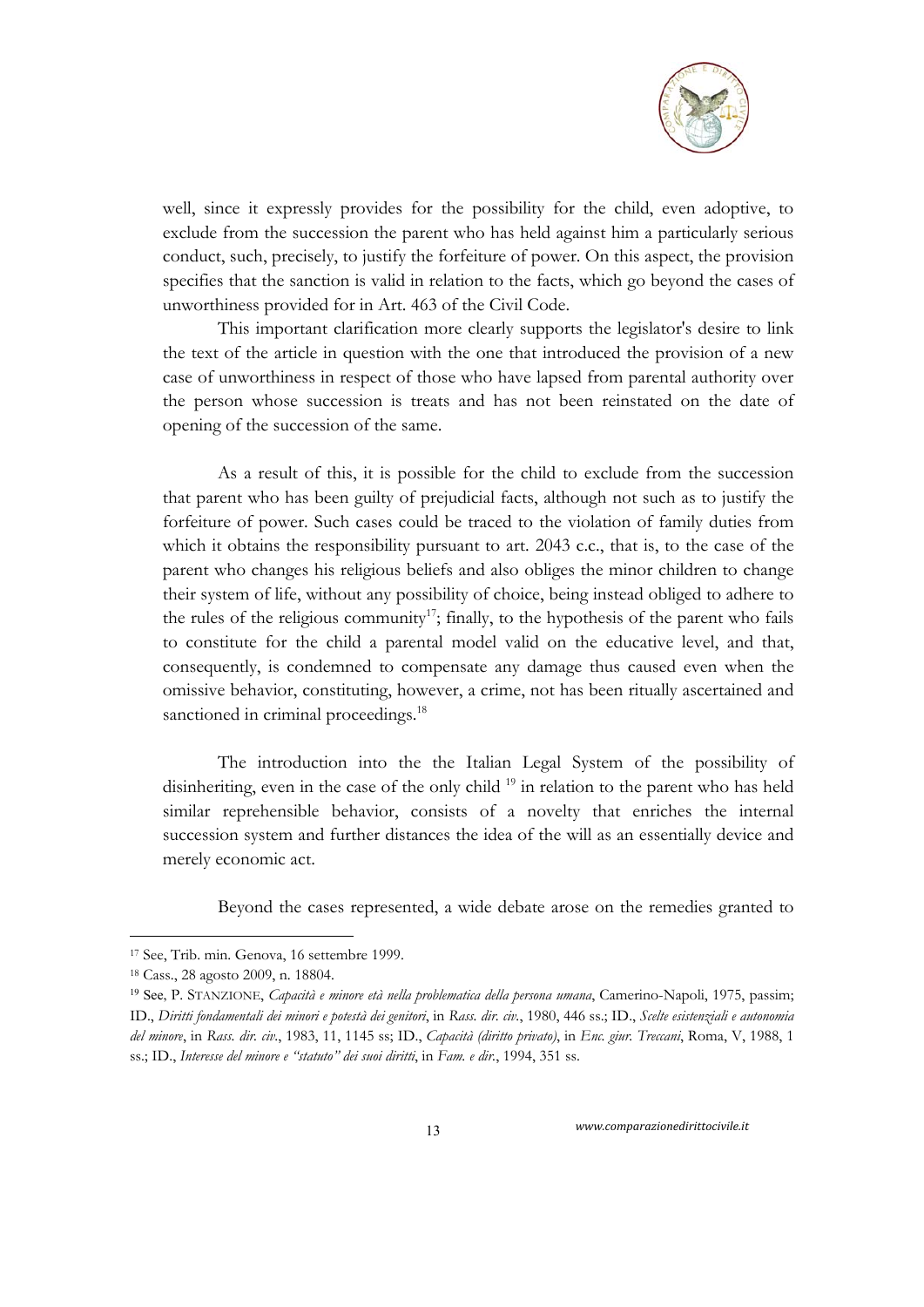

the heir in the event of disenfranchise sine causa. The positions of greater importance can lead, as previously said, to those who, in general, recognize the validity and effectiveness of the disownment understood as an autonomous testamentary disposition and those who, on the contrary, referring to art. 587, first paragraph, c.c., subordinate the possibility of disinheriting to the circumstance of the attribution of the hereditary goods to other subjects through the typical forms of the institution of heir or of the legate.

In this regard, it is singular to observe how, even before the recognition made by the law no. 219/2012, the jurisprudence had already expressed in favor of the possibility of disinheriting, believing that the nullity of the testamentary disposition with which the testator deseredi all or some of the called ex lege does not invalidate the whole will, and in particular that part of it with which the de cuius has declared to want to revoke a previous will containing an institution of heir, unless it turns out that its author, if he had been aware of the nullity of the disinheritance, he wanted to keep firm the institution of heir contained in the previous will. <sup>20</sup>

In the same way, the decision to consider valid the clause of the testament with which the testator manifests the will to exclude from his legitimate succession some of the successors and to restrict it to the not dispossessed, constituting the said disinheritation clause, expression of a regulation, is recent. of patrimonial relationships, falling within the typical content of the act of last will and aimed at directing the concrete post-mortem allocation of its substances, without the need to proceed with a positive assignment of good or to disinherit, nor does it require proof of implicit institution. 21

The law no. 219/2012, while significantly innovating the subject of filiation, has not, however, as said, governed directly the related successor profiles, the regulation of which ultimately follows the changes made in terms of kinship and recognition. The

1

<sup>20</sup> Cfr., App. Catania, 28 maggio 2003.

<sup>&</sup>lt;sup>21</sup> See, Cass., 25 maggio 2012, n. 8352. The rulling represents a fundamental arrival in matters of succession. In fact, the Supreme Court reiterated the principle of law that the testament clause with which the testator expresses his will to exclude from his succession some of the successors is valid. Therefore, the Supreme Court, embracing a thesis considered more liberal, considered this clause to be valid, moving from the general principle of testamentary autonomy, providing a consequent interpretation of the articles. 587 and 588 c.c. In particular, with regard to art. 587 c.c., the legislative code didn't want to refer to the technical term of the provision but to the generic one of manifestation of will of the heir in relation to the *post-mortem* structure of his goods.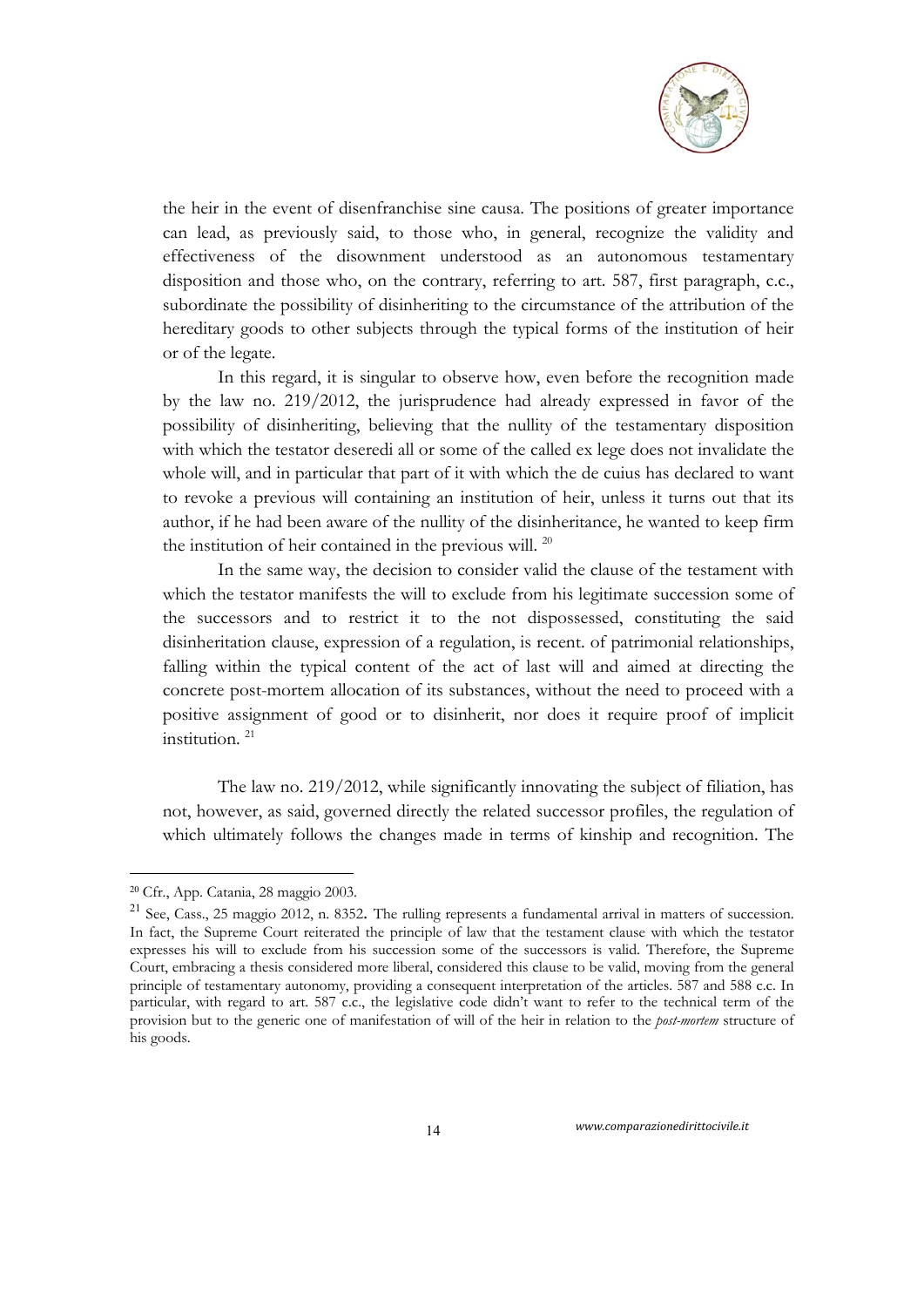

legislator of the reform, moreover, has not dictated transitional rules, with the consequence that natural relatives can not make claims to successors as many times as the death of the person from which they could derive their rights if it happened before the indicated date. In essence, as often happens, he took a step when he could have been more brave and made others.

**5.** Some themes introduced by the present paper on the proposals can find the confirmation with the deepening of the regulations laid down in the French Legal System, which, for some principles governed by succession law, is sometimes analogous, other timesdifferent with Italian civil law, yet both these orders belong to the same Legal family. <sup>22</sup> The structure of succession law in the French Legal System reflects an aversion to family discrimination and feudal institutions, in particular fedecommessi<sup>23</sup> and "maggiorascati<sup>24</sup>". In fact, the examination of the rules of the Code Civil shows how rules were introduced such as the legitimate quota (artt.913 ss.), The regulation of the prohibition of pacts on future successions (articles 722, 1130, II c., 791 , 943, 1389, 1600, 1837), as well as the regulation of conjunctive and reciprocal wills (Article 968) and finally the introduction of an instrument to carry out immediate transmission of the inheritance, through the institute of the "saisine" which involves the investiture of the nearest heir, without the mediation of any administrative or judicial office, which denote such an attitude.

These are original characters, typical of the French system, which have tended to circulate and inspire numerous systems, including the Italian system, and which, more

1

<sup>22</sup> In this context it is important to recall the speech of Mirabeau "sur l'égalité des partages dans les successions enligne directe at the *Assemblée nationale*: <*1°. Qu'à l'avenir toutes institutions de préciputs, majorats, fideicommis par*  contrat ou testament, soient prohibées entre toutes personnes: & qu'à l'egard de ces institutions actuellement existantes, il soit *statué des mesures convenables pour assurer la jouissance de celles échoues, & l'abolition des autres. 2° Que toute personne ayant des descendants en ligne directe, ne puisse disposer par testament que d'une quotité determinée de ses biens*.>.

<sup>23</sup> L. MENGONI, *Successione per causa di morte. Parte speciale. Successione necessaria,* in Tratt. Cicu-Messineo*,* IV ediz. rielab.*,* Milano*,* 2000, p. 36; A. ZOPPINI, *Le successioni in diritto comparato*, Torino, 2002, pp.71 ss., and 155 ss.

<sup>&</sup>lt;sup>24</sup> It is an institute of inheritance law born in Spain and widespread in the 16th century. The majority wanted to ensure the integrity of a patrimony through its establishment in fedecommesso and the transmission, within the same family, regardless of descent, from the last owner to the next of degree relatives and, in case of parity of degree , at the age of majority.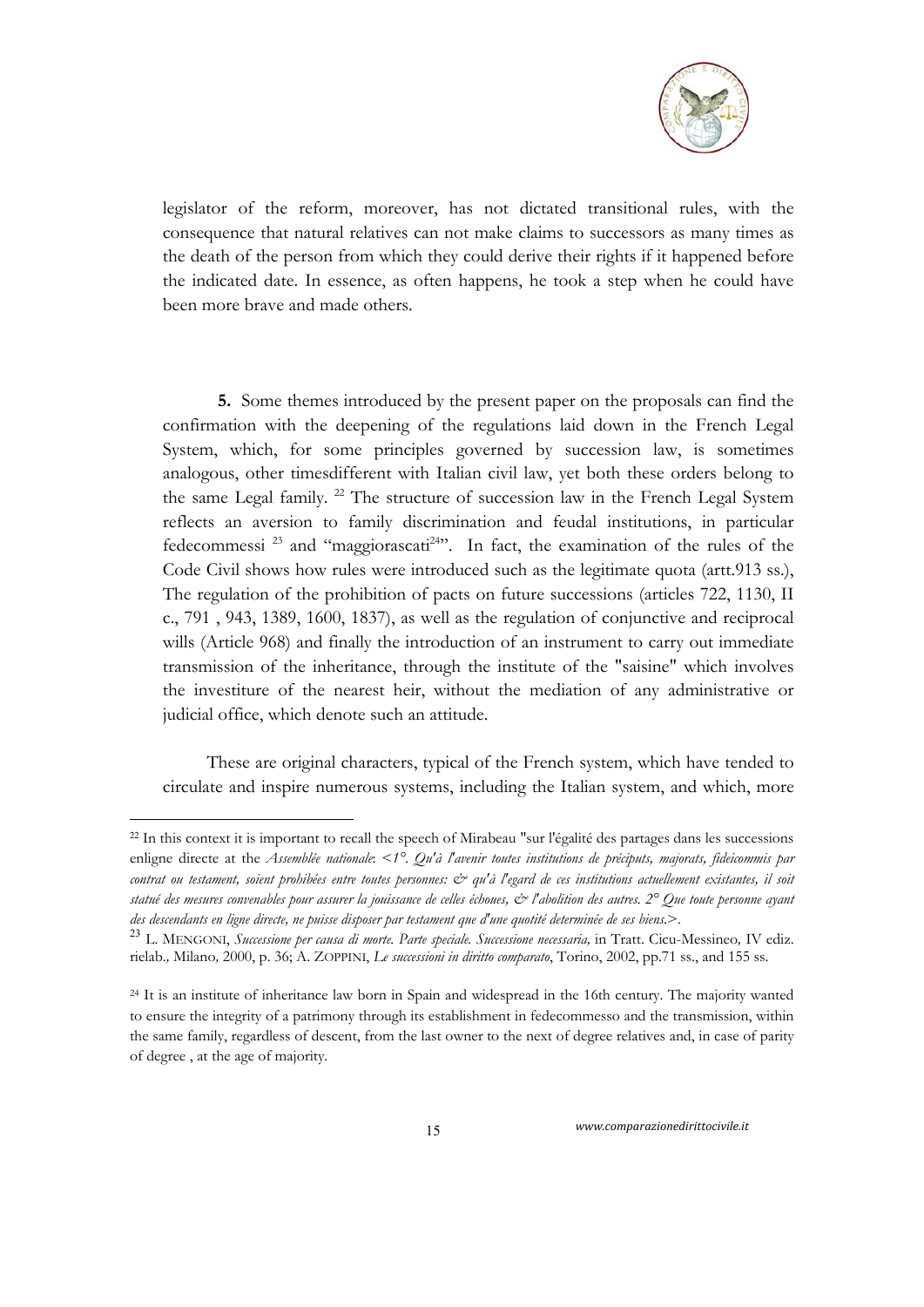

than two centuries later, suffer from inadequacy compared to changes in social and economic scenarios. The limits imposed on the autonomy of the testator proved to be the cause of inequality and proved to be particularly inefficient with respect to the needs of both the recomposed families and the transmission of businesses. This happens, for example, in cases where the reipersonal attitude of the reduction action involving the purchaser of goods that the settlor has received as a result of donation or succession, as well as the defect in the quality of heir that imports uncertainty about the ownership of the settlor, they jeopardize the legal traffics in an unbearable manner when they are considered against the background of cross-border circulation.

An obsolescence found to which France has remedied through a decisive legislative intervention.<sup>25</sup> And, the same situation of unease also occurred in Italy, where similar complaints were collected against which, however, it was reacted in a not very dissimilar, even if not coinciding: this determines a displacement, in some ways a run-up between the two systems, which deserves to be reported. In fact, this approach is particularly noticeable on the issues of the prohibition of succession agreements and, specifically for the treatment of this paper, on the discipline of disinheritance of the heir.

In tracing synthetically matrices, scenery, directions and contents of the movement for further reforms of the legitimacy, it is necessary to remember how the requests are distributed according to a graduation that oscillates from the proposal of its radical abolition to that of minor changes related to the discipline.<sup>26</sup>

The debate between those who complain about the excessive compression of the testamentary autonomy, that the attribution of rights of jouissance to the spouse by the art. 540 c.c. it can come to annihilate and, instead, those who wish to suppress  $it^{27}$  - in this extreme sense can be recalled the comparatistic argument, since in English law it defers the predetermination of a necessary quota, but allows the judge to assign resources to the "dependents" in a manner calibrated to the needs, with particular attention to children not yet self-employed and to the spouse, but also to the

1

<sup>25</sup> See, A.GAMBARO, *Il modello francese*, in A.Gambaro - R. Sacco, *Sistemi giuridici comparati*, 2' ed., Torino, 2002, p. 287 ss.; J. CARBONNIER, *Le droit de la famille, état d'urgence*, in *JCP*, 1998, I, 184, p. 2152.

<sup>26</sup> G. GABRIELLI, *I legittimari e gli strumenti a tutela dei loro diritti*, in S. Delle Monache (cur.), *Tradizione e modernità nel diritto successorio*, cit., p. 115,

<sup>27</sup> F. GAZZONI, *Competitività e dannosità della successione necessaria (a proposito dei novellati artt. 561 e 563 C.C.)*, in *www.judicium.it*, and, in *Giust. civ*.,2006, II, 3 ss.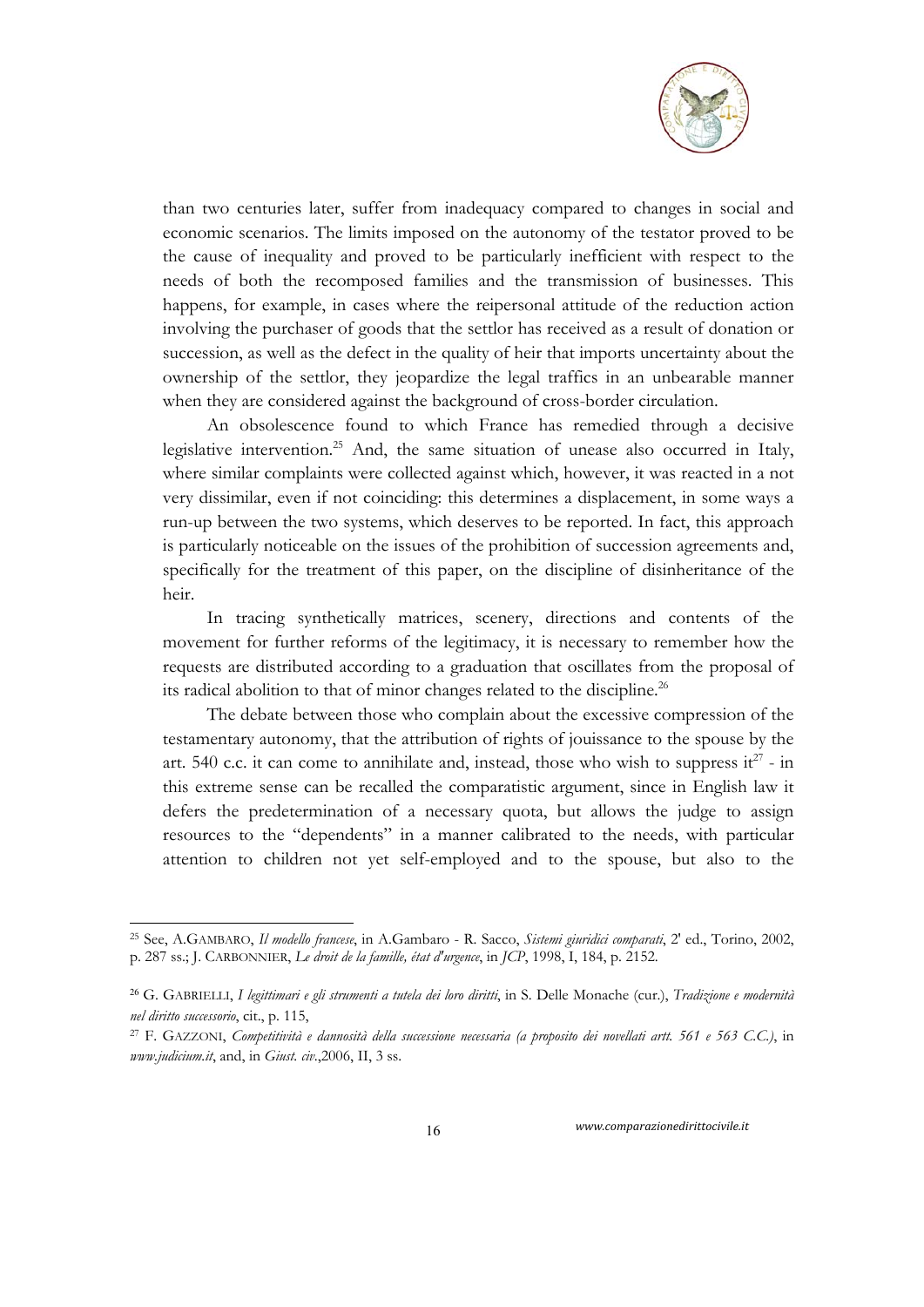

cohabiting partner.<sup>28</sup>

1

The opportunity to substitute for mechanical and pre-established designation an attention modulated according to needs and also merits is shared by those who, although excluding the opportunity to abrogate the required succession, wish for a temperament, especially regarding the position of the spouse. As for the position of this subject, it is suggested to look at the recent French reforms, in particular that of the year 2001, which gave him, in cases of succession with his children, the choice between a greater percentage of usufruct and a smaller share of property. Furthermore, it is proposed to use the tool of anomalous successions.29

The historical-juridical evolution in this case facilitates the understanding of some legislative choices, as it makes understandable the choice made by the legislator on the opportunity to expand the cases of unworthiness in order to hit the nondeserving subjects, and finally the idea to introduce the institute of disinheritance into the codic text.<sup>30</sup> A historical course, it was said, that starts from afar, since it was decided that the disinherit was an institution that had to be ousted from the Code Civil

<sup>&</sup>lt;sup>28</sup> In the USA Legal System a legitimate like ours is not widespread; since, being a non-federal subject matter, the matter is referred to the dispositive authority of the individual States. Only in Louisiana, the order in which the Code Civil was transplanted, there is one in favor of the younger children. In the other States nothing is foreseen for the children, while forecasts appear in favor of the spouse, often graduated depending on the duration of the marriage (as happens in the state versions of the Uniform Probate Code).

<sup>&</sup>lt;sup>29</sup> As for the anomalous vocations, for which the conviction prevails about the application of some institutes only of succession (p.103), the author points out how they show the primacy of the spouse and the irrelevance of cohabitation (p.104), except for some extent, a qualitative and not quantitative primacy, since the rights of habitation and use on the family home are not added to the quota (see Cass.6 April 2000, No. 4329). The difference between spouse and cohabitant is reproduced in the contrast between legitimate and natural kinship (p.106): art. 565 c.c. he speaks of legitimate and natural descendants, but of only legitimate ascendants, the art. 578 c.c. contemplates the succession of the parent to the natural children, without mentioning the relatives, the art. 578 c.c. provides for the contest of the spouse with only legitimate ascendants (v., C. Cost. 184/90 has admitted the natural brothers to succeed before the State and C.Cost. 532/00 has denied relevance to the natural cousins) (p.110). With this in mind, it is proposed to extend the protection to natural relatives - with the succession of the descendant to the natural nephew and to replace the devolution in favor of the State with a mechanism similar to that of art. 630 c.c. (P.114). See, PADOVINI, *La successione del coniuge, dei parenti e dello Stato*, in S. Delle Monache (cur.), *Tradizione e modernità nel diritto successorio*, cit., p. 97.

<sup>30</sup> A. PALAZZO, *La funzione suppletiva della successione necessaria, la tutela dei soggetti deboli e la diseredazione (riflessioni sul progetto per l'abolizione della categoria dei legittimari)*, in *Persona e danno*, 2007, n. 5; E. L. BACH, *Contribution a l'étude de la condition juridique du conjoint survivant*, in *Rev. trim. dr. civ*., 1965, p. 575 ss.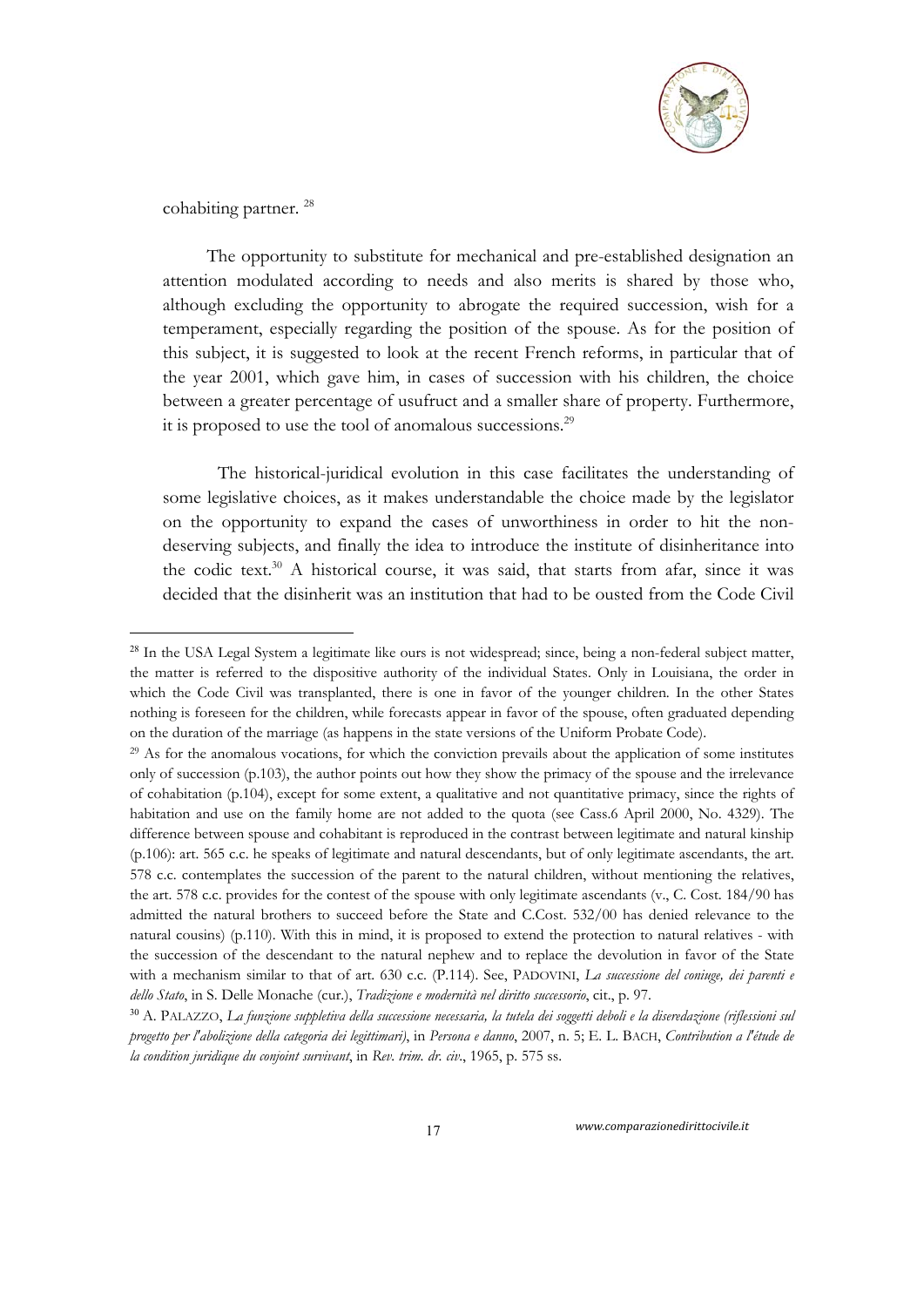

for the fear that it could allow the survival of major players and other similar suppressed institutions. As a result of its ousting from the French code, the disinheritance did not even appear in our 1865, nor was it introduced in 1942, while it appears variously in German codes, and indeed in Germany it proposes an extension.

Its reception in the Italian code in force would allow the testator, if nothing else, to hit the subjects he deems not worthy. In short, there are no voices authoritatively deployed in favor of a concrete consideration of the dependents, as well as the possibility of increasing the rights of the needy and deserving, and to conceal those of the reprobates, however, as an exception to the fixed quota, to be preserved as rooted in the depths of our legal and social culture, possibly following the French example, as regards the downsizing of the restitutive scope of the reduction action.<sup>31</sup> This is also in the awareness of the risk that the cost of the necessary succession abolished moves on conflict with the will, as happens in the Legal Systems that do not have the reserve.<sup>32</sup>

Alongside these proposals on the survival of the legitimate are those related to the revision of its content, whose current consistency in nature is not only in the limping fact, but also causes disadvantages. Claudicating because the same reading of the code of the reduction action shows that it has the ability to stall after the assignment of the asset by the beneficiary of the provision, since its aggression is subject to the prior enforcement of the beneficiary. 130

Finally, the recent legislative intervention, affecting the art. 563 of the Civil Code, has reduced the scope of recovery, providing for the closure of the twenty-year period in the absence of opposition (although the prevailing doctrine has excluded the retroactive application, ie with regard to donations finalized before the entry into force of the law).

**6.** In consideration of such observations, some authors have come to envisage

18 *www.comparazionedirittocivile.it* 

1

<sup>31</sup> G. CIAN, *Il testamento nel sistema degli atti giuridici*, in S. Delle Monache (cur.), *Tradizione e modernità nel diritto successorio*, cit., p. 155; see, also, F. TERRE'- Y. LEQUETTE, *Droit civil. Les successions. Les liberalités*, Dalloz, 3 ed., 1997, n. 8.

<sup>32</sup> G. AMADIO, *Anticipata successione e tutela dei legittimari*, in *Scienza e insegnamento del diritto civile in Italia*, Milano, 2004, p. 653 ss.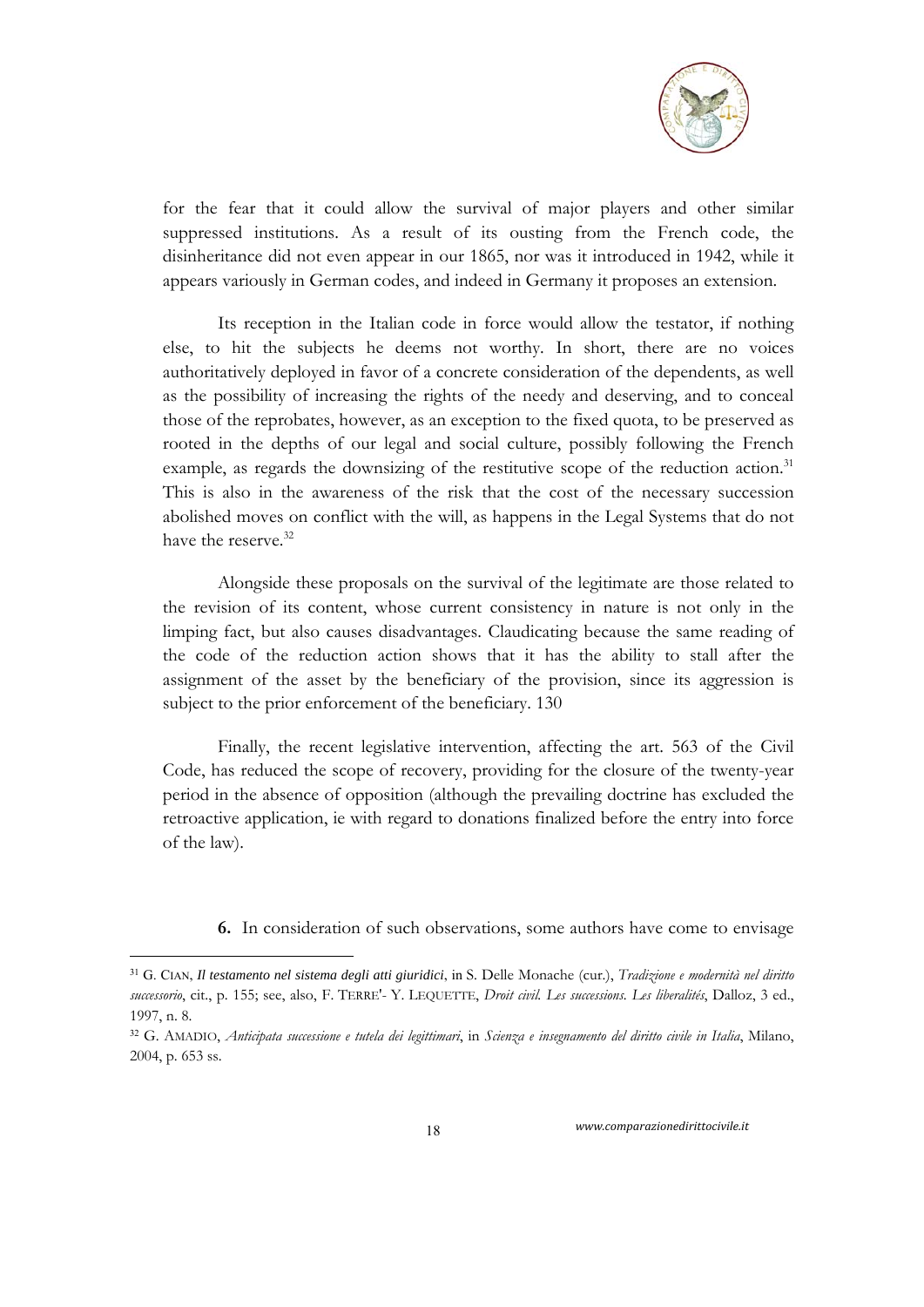

a narrowing of the operational scope of art. 458 c.c. only to the successor pact agreements, supporting the validity of the pact and renunciation agreements; and this, in particular, by qualifying these latter covenants in terms of *postmortem* acts, which do not have their causal justification in the death of the *de cuius*, but in relation to which the said event constitutes a mere initial term.

However, this reconstruction does not seem, for the moment, to have breached the jurisprudence of legitimacy, anchored to the textual content of the art. 458 c. c. In fact, to a more innovative orientation in terms of expansion of testamentary autonomy, however, the Supreme Court recently adhered to the validity of the testamentary disability clause, with which the *de cuius* excludes from its succession a subject belonging to the categories of "*Successibili ex lege*", like the art. 565 c.c.

In this regard, the existence of a granitic jurisprudential orientation followed by the Court of Cassation until 2012, as a result of which the stoats, in addition to denying the disability of the legitimaries, in contrast with the mandatory rules governing the necessary succession, considered from the radical nullity also the disability clause of the "*successible ex lege*", thus compressing the autonomy of the testator, and this on the basis of the following considerations. In the first place, this clause was considered to be in contrast with the mandatory rule referred to in art. 587 c. c. Indeed, it was considered that the use of the verb "disposes" by the legislator allowed to include exclusively attributive provisions in the will; so that the disinheritance accompanied by the manifestation of the will to institute another heir, or even the simple "*preterizione di erede*", was considered valid, but not also the merely disinherited clause expressing only a negative will.<sup>33</sup>

Furthermore, the disability clause was qualified in terms of non-pecuniary provision and, adhering to a strictly literal interpretation of art. 587 (§ 2) c. c., the testator was allowed to include in his will only the non-patrimonial dispositions provided with an express legislative referent. Legislative referent not found for the disability clause which, moreover, seemed to come into conflict with art. 463 c. c., which identified punctually the cases of unworthiness, thus demonstrating the legislative will to taxativize the hypotheses in which a subject can be excluded from the

19 *www.comparazionedirittocivile.it* 

-

<sup>33</sup> Cfr., Cass., 23.11.1982, n. 6339. In this pronouncement, the Italian Supreme Court has held that the disinheriting of some successors may apply to the recognition of a contextual will of the other nondisinherited successors only when, from the tenor of the testamentary card, the actual existence of the will of the testator appears.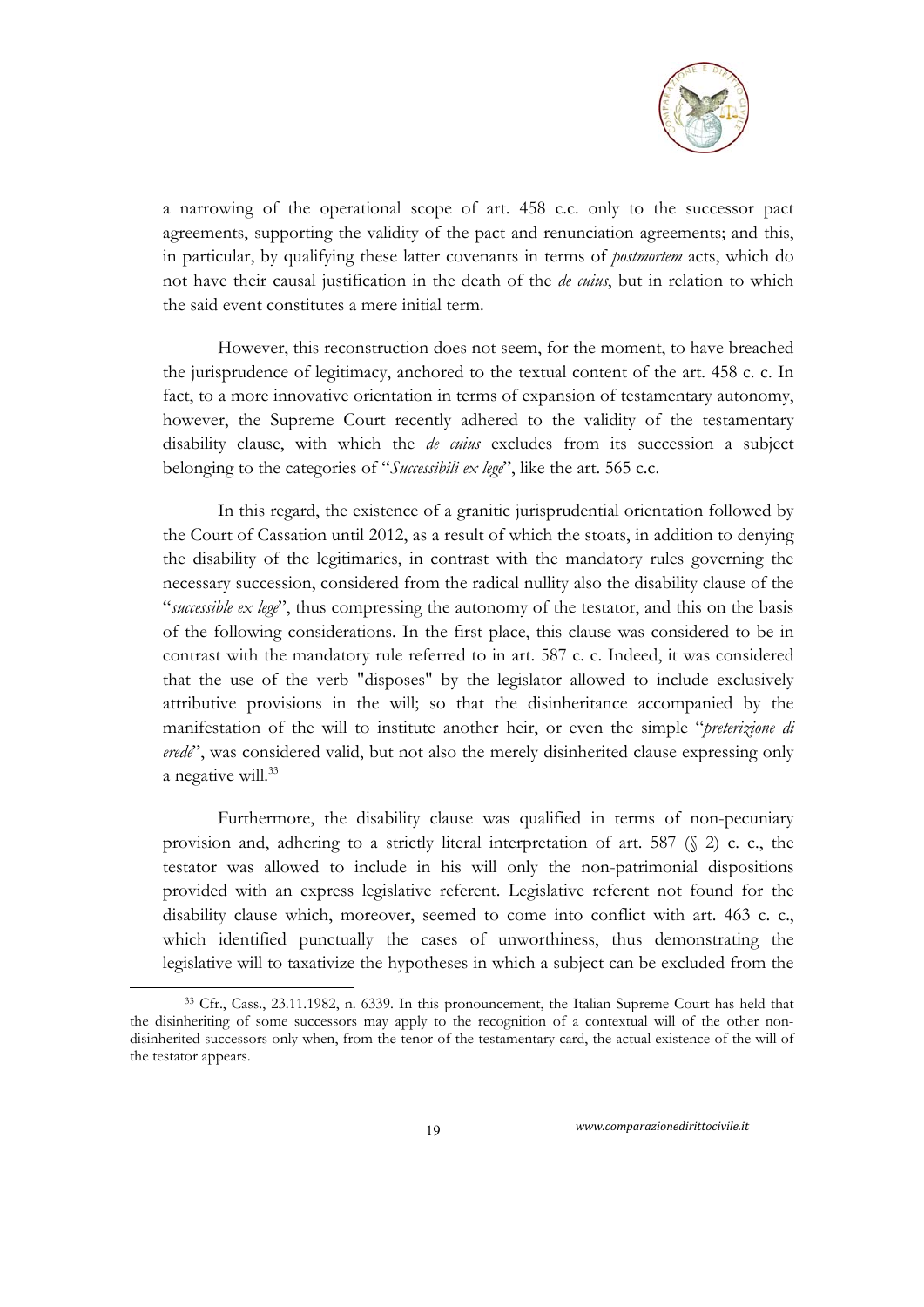

succession. So, ultimately, the disability clause was considered to be rooted in radical nullity, as it was violative of imperative rules. However, in the year 2012 the Supreme Court, acknowledging the liberal ideas expressed by the doctrine, overturned its traditional orientation, through a confirming logical - argumentative path.<sup>34</sup>

In detail, the judges of legitimacy have observed that the term "disposes" as per art. 587 c.c. does not impose the inclusion in the testament only the clauses attributive content, well being able to identify further provisions admitted by the same legislator who have only negative content, such as the dispensation from the collation, as per art. 737 c.c. On the other hand, it is also possible to perceive in the disadvantage clause a positive content, consisting in the implicit will to expand the shares of the other nondisinherited heirs.They highlighted, then, that the art. 587 (§ 2) in accordance with the requirements of effective continuation of the personality of the de cuius, must be interpreted in an extensive sense, legitimizing all the non-patrimonial provisions that pursue interests worthy of protection.

Therefore, on the basis of the aforementioned considerations, the inclusion in the will of the disadvantaged clause, which does not violate any mandatory rule, may be considered admissible. However, the same must not be in contrast with public order and good customs and must overcome the screening of merit according to art. 1322 c.c. (§ 2), pursuing interests that comply with the values adopted by the Legal System. In this interpretative perspective, the testament that contains only the disability clause must also be considered valid, given that, in this case, the succession phenomenon will be regulated by the rules on legitimate succession, contained in articles. 565 c.c., having to exclude from the called to inheritance the subject expressly disinherited. In the light of such hermeneutical coordinates, duly plotted by the Supreme Court, one can also question the possibility of inserting the disinherited clause into the holographic will. This expression, pursuant to art. 602 c.c., reference is made to the written test in its entirety, dated and signed by the testator in his own hand, belonging to the category of ordinary testament forms together with the will by act of notary. Ordinary testaments are opposed to special testaments, referred to in art. 609 c.c., whose drafting

20 *www.comparazionedirittocivile.it* 

-

<sup>34</sup> V. BARBA, *La disposizione testamentaria di diseredazione*; in *Vita not.*, 2012, 2, p. 665; see, also, G. BONILINI, *Sulla possibile riforma della successione necessaria*, in *Tratt. dir. succ. e donaz*., diretto da G. BONILINI, Milano, 2009, 727 e ss.; S. DELLE MONACHE, *Abolizione della successione necessaria?*, in Riv. not., 2007, 815 e ss.; F. GAZZONI, *Competitività e dannosità della successione necessaria*, in Giust. civ., 2006, 3 e ss.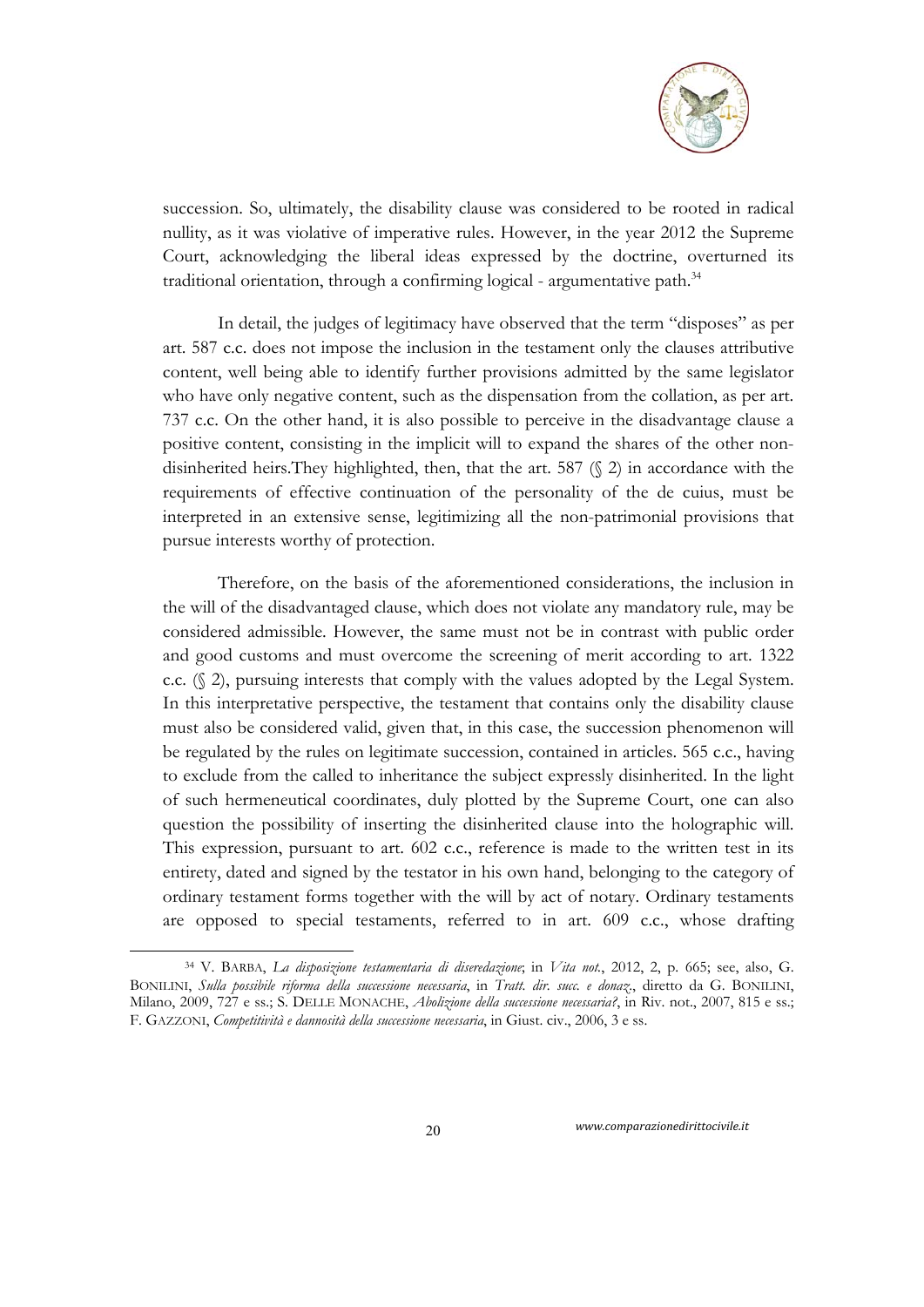

procedures are considerably simplified by the legislator in order to remedy situations of particular contingency.

The holograph will, if written in compliance with the formalities prescribed by the aforementioned art. 602 c.c., produces the same effects as the will drawn up by the notary, and can be brought to execution by presenting it to a notary for publication, after the death of the testator. The legislator, therefore, does not provide particular limitations on the content of the same, so that it differs from the other ordinary wills exclusively from the formal point of view, well being able to contain the disability clause. Obviously, not availing the de cuius, in drafting this will, the assistance of a notary, could incur a formulation of the disadvantaged clause that does not allow the passing of the screening of merit, but it is a purely prospectual prospect.

It's worthwhile concluding that part of the doctrine believes that it is possible to see a phenomenon *latu sensu* disareratively even in the "*patto di famiglia*".35 In fact, making use of the discipline referred to in Articles 768-*bis* c.c., the entrepreneur can well transfer his business to one or more of his descendants, who will liquidate the share of the other lawyers; so that the latter can be considered disinherited in relation to the share of the assets available. However, if we look closely, we can not speak of a

-

<sup>&</sup>lt;sup>35</sup> It seems superfluous to dwell on this subject, but it is necessary to refer to what was written by G. AUTORINO STANZIONE, *Presentazione* ad AA.VV., *Le unioni di fatto. Il cognome familiare, l'affido condiviso, il patto di famiglia, gli atti di destinazione familiare (art. 2645-ter c.c.). Riforme e prospettive*, in *Il diritto di famiglia nella dottrina e nella giurisprudenza. Trattato teorico-pratico* (dir. G. AUTORINO STANZIONE), V, Torino, 2007; as well as, P. MATERA, *Il patto di famiglia. Uno studio di diritto interno e comparato*, Torino, 2012. Furthermore, the subject has been addressed by authoritative doctrine, in particular, IEVA, *Il trasferimento dei beni produttivi in funzione successoria: patto di* famiglia *e patto di impresa. Profili generali di revisione del divieto dei patti successori*, in *Riv. not*. 1997, 1371 ss., e di DEL PRATO, *Sistemazioni contrattuali in funzione successoria: prospettive di riforma*, in *Riv. not*., 2001, 633 ss.; BALESTRA, *Prime osservazioni sul patto di famiglia*, in *Nuove leggi civ. comm.*, 2006, 384; DELFINI, *Il patto di famiglia introdotto dalla legge n. 55/2006*, in *Contr.*, 2006, 512; FIETTA, *Patto di famiglia*, in *www. fondazionenotariato.it,* 2; OBERTO, *Il patto di famiglia*, in *Le monografie di Contratto e Impresa* (dir. F. GALGANO), Padova, 2006, 3, 103 e *passim*; LOMBARDI - MAISTO, *Il patto di famiglia: l'imprenditore sceglie il proprio successore*, in *Corr. Giur*., 2006, 718; MASCHERONI, *Divieto dei patti successori e attualità degli interessi tutelati. L'ordinamento successorio italiano dopo la legge 14 febbraio 2006, n. 55*, in AA.VV., *Patti di famiglia per l'impresa*. *I Quaderni della Fondazione italiana per il notariato*, Milano, 2-3, 2006, 27; ZOPPINI, *L'emersione della categoria della successione anticipata. Note sul patto di famiglia, ibidem*, 270; DI SAPIO, *Osservazioni sul patto di famiglia. (Brogliaccio per una lettura disincantata),* in *Dir. fam. pers*., 2006, 4 ss.; DELLE MONACHE, *Spunti ricostruttivi e qualche spigolatura in tema di patto di famiglia*, in *Riv. not*., 2006, 889 s.; COGNOLATO, *La nuova disciplina dei "patti di famiglia": tratti essenziali e principali problemi*, in *Studium iuris*, 2006, 775; PALAZZO, *Istituti alternativi al testamento*, in *Trattato di diritto civile del Cons. Naz. Not.* (dir. P. PERLINGIERI), Napoli, 2003, 207 s.; CACCAVALE, *Appunti per uno studio sul patto di famiglia: profili strutturali e funzionali della fattispecie*, in *Not*., 2006, 289; GIAMPICCOLO, *Il contenuto atipico del testamento. Contributo ad una teoria dell'atto di ultima volontà*, Milano, 1954, 40 s.; IUDICA, *Fondazioni, fedecommesserie, trusts e trasmissione* della *ricchezza familiare*, in *Contratto e impresa*, 2006, 539.